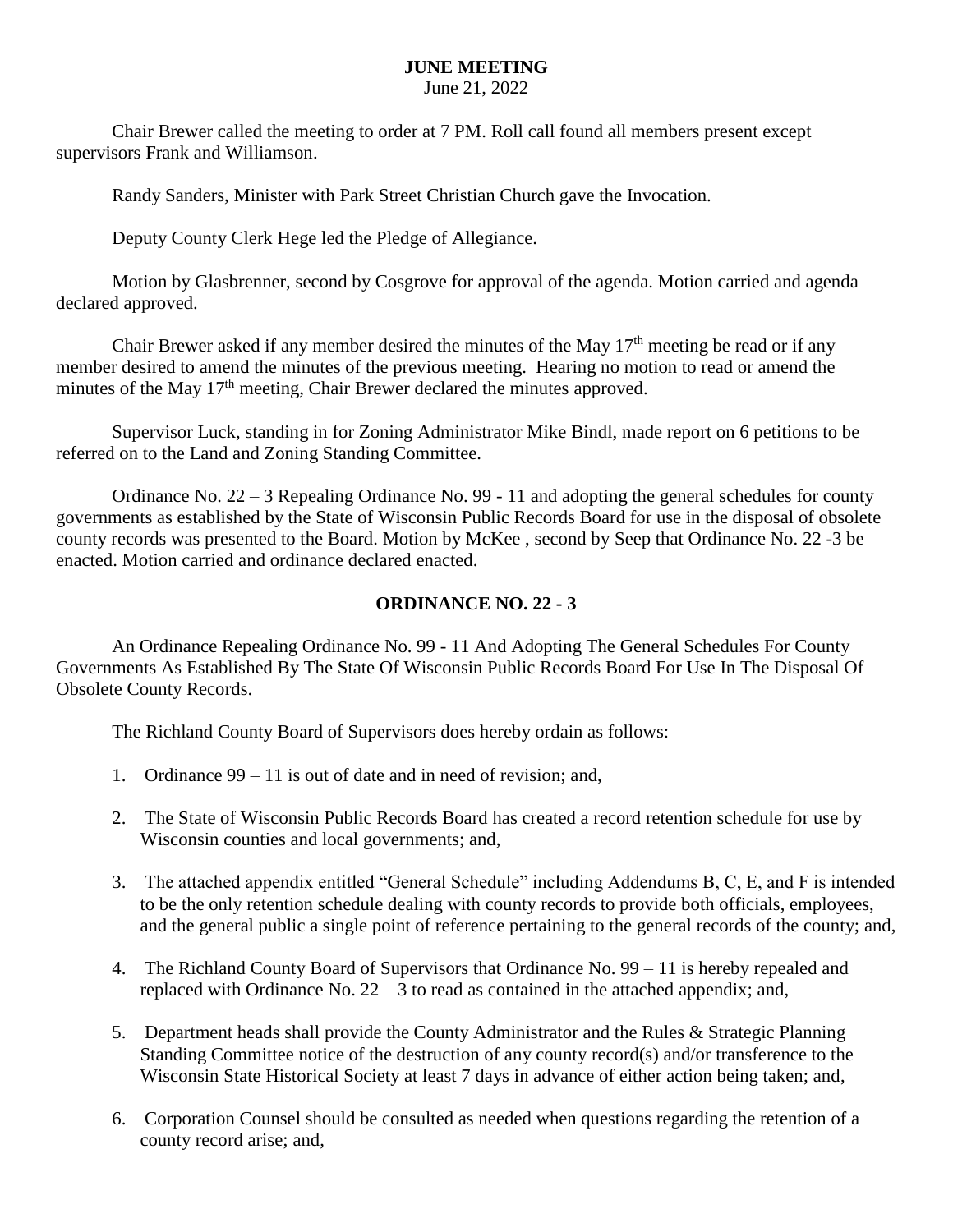- 7. In the event the State of Wisconsin Public Records Board amends the General Schedule for County Governments and corresponding Addendums, Ordinance No. 22 – 3 will encompass the amended schedule as set forth therein.
- 8. This ordinance shall effective immediately upon its passage and publication.

# DATED: JUNE 21, 2022 ORDINANCE OFFERED BY THE RULES & STRATEGIC PASSED: JUNE 21, 2022 PLANNING STANDING COMMITTEE PUBLISHED: JUNE 30, 2022 (02 JUNE 2022)

FOR AGAINST

| <b>MARTY BREWER, CHAIR</b>           | <b>MARTY BREWER</b>       |   |
|--------------------------------------|---------------------------|---|
| RICHLAND COUNTY BOARD OF SUPERVISORS | SHAUN MURPHY-LOPEZ X      |   |
|                                      | <b>CHAD COSGROVE</b>      |   |
| ATTEST:                              | DANIELLE RUDERSDORF X     |   |
|                                      | <b>INGRID GLASBRENNER</b> |   |
|                                      | <b>LINDA GENTES</b>       |   |
|                                      | <b>DONALD SEEP</b>        |   |
| <b>DEREK S. KALISH</b>               | <b>BOB FRANK</b>          | X |
| <b>RICHLAND COUNTY CLERK</b>         | <b>JULIE FLEMING</b>      |   |

Resolution No. 22 – 50 approving changing auto physical damage and property insurance carriers and the policy periods was read by Deputy County Clerk Hege. Motion by Rudersdorf, second by Seep that Resolution No. 22 - 50 be adopted. The motion carried and resolution declared adopted.

#### **RESOLUTION NO. 22 - 50**

A Resolution To Approve Changing Auto Physical Damage And Property Insurance Carriers And The Policy Periods.

WHEREAS the County's current auto physical damage and property insurance policies expire July 1, 2022; and,

WHEREAS a significant amount of savings will be materialized by the County bundling multiple types of coverages with a single provider; and,

WHEREAS changing the insurance policy periods to a calendar year from a July – July policy period will provide clarity in the billing, payment, and annual budgeting processes; and,

WHEREAS efficiencies will be created in having one single point of contact for all insurance policies held by the County; and,

NOW THEREFORE BE IT RESOLVED by the Richland County Board of Supervisors that approval is hereby granted to change the auto physical damage and property insurance providers from Integrity and Municipal Property Insurance Company to Wisconsin County Mutual Insurance Corporation and the policy periods from July – July to January – December (calendar year); and,

BE IT FURTHER RESOLVED by the Richland County Board of Supervisors that County Administrator Langreck may sign any document needed to bind said coverages; and,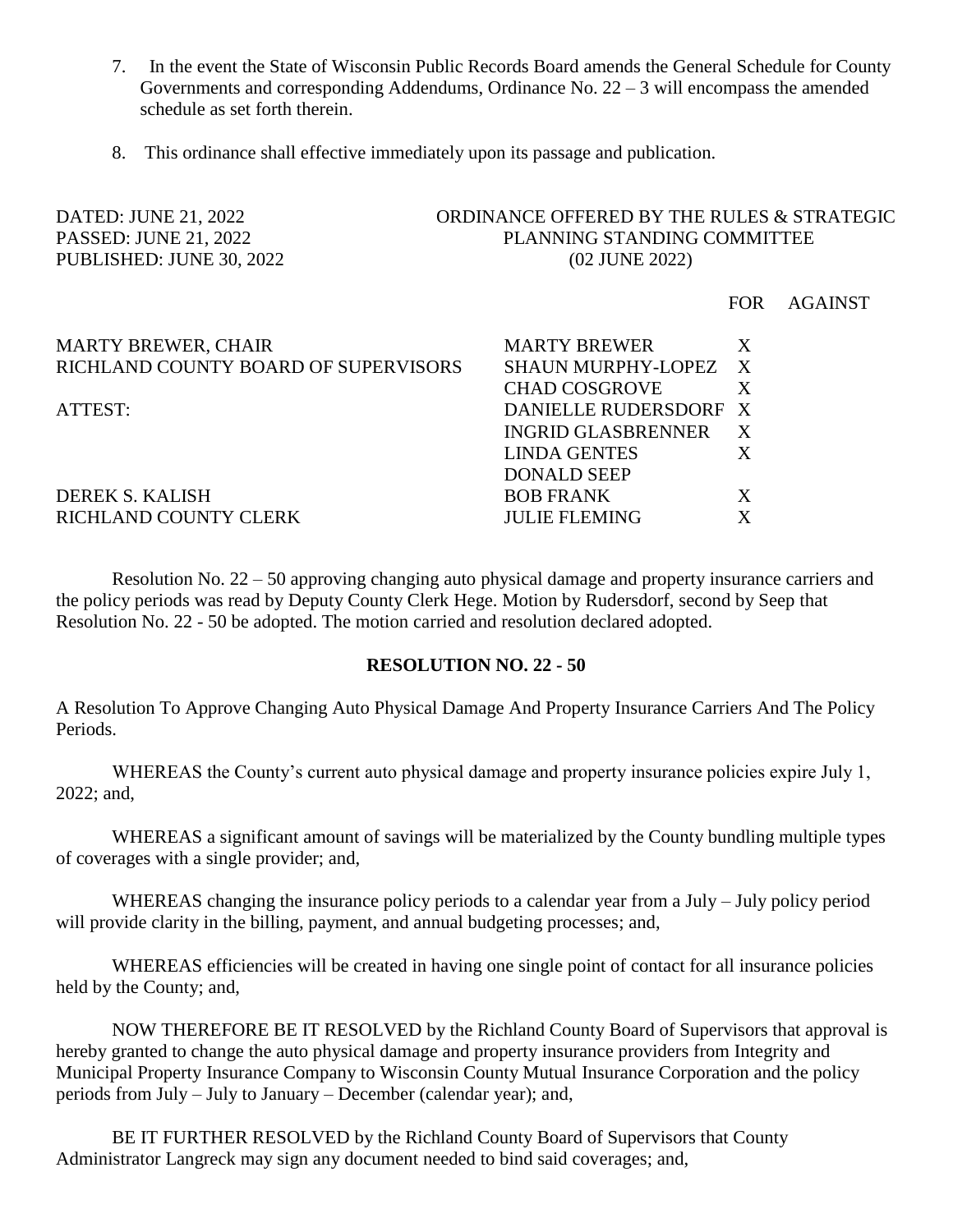BE IT FURTHER RESOLVED that this Resolution shall be effective immediately upon its publication.

| <b>VOTE ON FOREGOING RESOLUTION</b> | RESOLUTION OFFERED BY THE FINANCE &<br>PERSONNEL STANDING COMMITTEE |  |  |
|-------------------------------------|---------------------------------------------------------------------|--|--|
| AYES<br><b>NOES</b>                 | (07 JUNE 2022)                                                      |  |  |
| <b>RESOLUTION ADOPTED</b>           | <b>FOR</b><br><b>AGAINST</b>                                        |  |  |
| DEREK S. KALISH                     | X<br><b>MARTY BREWER</b>                                            |  |  |
| <b>COUNTY CLERK</b>                 | X<br><b>SHAUN MURPHY-LOPEZ</b>                                      |  |  |
|                                     | X<br><b>MARC COUEY</b>                                              |  |  |
|                                     | X<br><b>GARY MANNING</b>                                            |  |  |
| DATED: JUNE 21, 2022                | X<br>TIMOTHY GOTTSCHALL                                             |  |  |
|                                     | DAVID TURK                                                          |  |  |
|                                     | X<br><b>STEVE WILLIAMSON</b>                                        |  |  |
|                                     | X<br><b>MELISSA LUCK</b>                                            |  |  |
|                                     | X<br><b>STEVE CARROW</b>                                            |  |  |
|                                     |                                                                     |  |  |

Resolution No. 22 – 51 relating to the county obtaining a tax deed to certain tax delinquent real estate in the Town of Richwood. was read by Deputy County Clerk Hege. A voice vote was taken to adopt Resolution No. 22 – 51 with no nay votes, resolution declared adopted.

### **RESOLUTION NO. 22 - 51**

A Resolution Relating To The County Obtaining A Tax Deed To Certain Tax Delinquent Real Estate In The Town of Richwood.

WHEREAS the County is the owner and holder of tax certificates relating to certain tax-delinquent real estate in the Town of Richwood, and

WHEREAS the County is at this time authorized by the Wisconsin Statutes to take a tax deed to this tax delinquent real estate and to thereby become the owner of the real estate, subject to the statutory right of redemption of the former owner, and

WHEREAS the Public Works Standing Committee has carefully considered this matter and is now recommending that the County Board authorize the taking of title by the County to this tax delinquent parcel of real estate.

NOW, THEREFORE, BE IT RESOLVED by the Richland County Board of Supervisors that approval is hereby granted for the County to execute and issue a tax deed in favor of Richland County to the followingdescribed parcel of real estate in the Town of Richwood which is known as Tax Parcel # 024-3343-4100 as to which the County owns and holds the following unredeemed tax certificates for the following tax years:

| <b>Tax Year</b> | Certificate No. | <b>Face of Certificate</b> |
|-----------------|-----------------|----------------------------|
| 2016            | 302             | 1,633.07                   |
| 2017            | 258             | 1,972.97                   |
| 2018            | 284             | 2,026.53                   |
| 2019            | 240             | 2,031.32                   |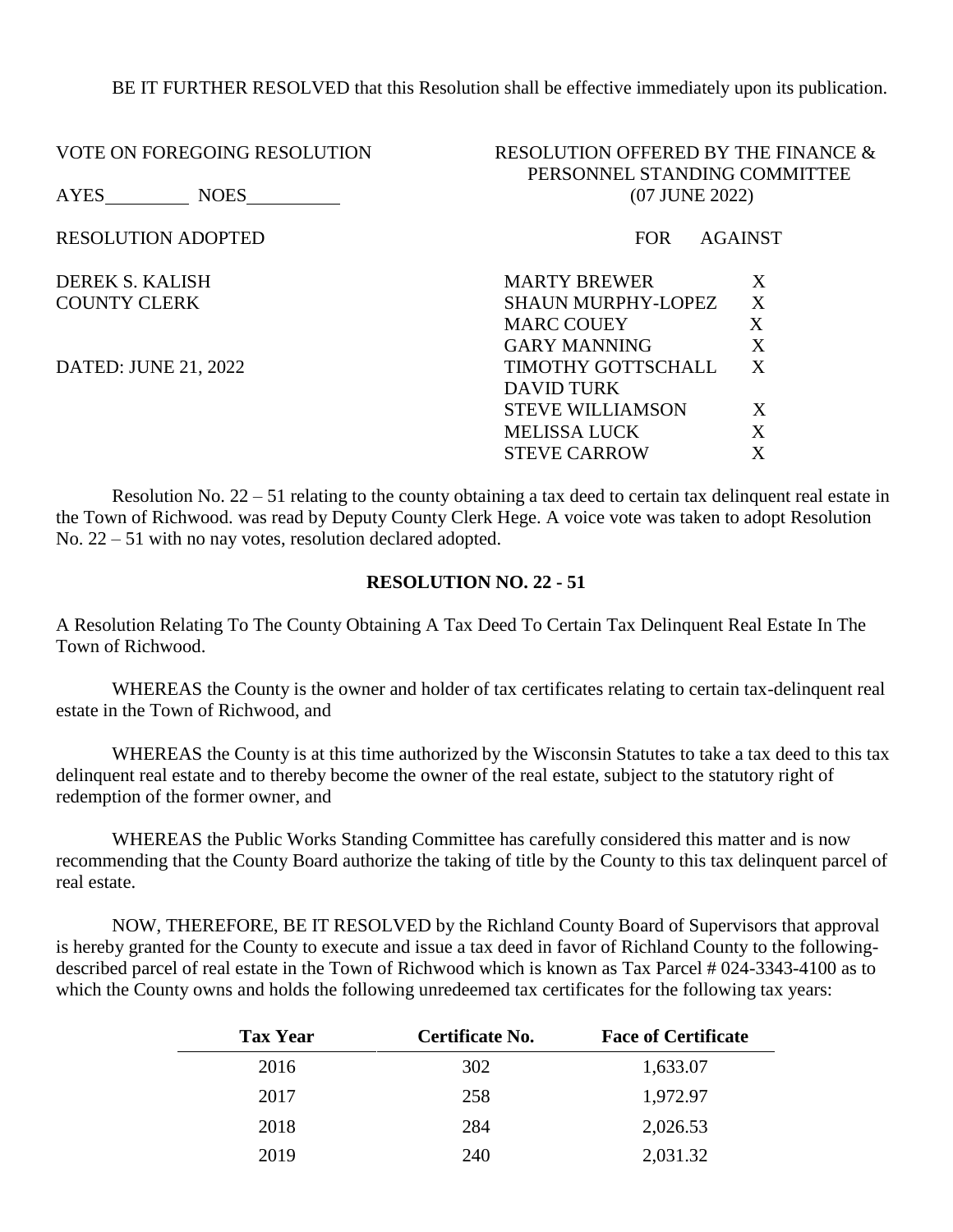2020 240 2,110.74

**Total \$9,774.63**

The legal description relating to this parcel is as follows:

Commencing at the Southwest corner of the Southeast Quarter (SE ¼) of Section Thirty-three (33),

Thence North Twenty (20) rods, Thence East Forty (40) rods, Thence South Six (6) rods, Thence West Twelve (12) rods, Thence South Fourteen (14) rods and thence West to the place of beginning,

All in Section Thirty-three (33), Township Nine (9) North, Range Two (2) West, Town of Richwood, Richland County, Wisconsin.

# EXCEPT

Lot One (1) of Certified Survey Map No. 478 recorded in the Richland County, Wisconsin Register of Deeds Office in Volume Four (4) of Certified Survey Maps, page 185, as Document No. 253504, in the Town of Richwood, Richland County, Wisconsin.

## ALSO EXCEPTING THEREFROM

Lands conveyed to the State of Wisconsin Department of Transportation by Warranty Deed granted by James W. Marlow and Audrey Marlow to State of Wisconsin Department of Transportation in an instrument dated May 26, 2005 and recorded in the Office of the Register of Deeds for Richland County, Wisconsin on June 8, 2005 at 8:30 a.m., Vol. 457 of Records, page(s) 507-508, as Document No. 269010.

BE IT FURTHER RESOLVED that this Resolution shall be effective immediately upon its passage and publication.

| <b>VOTE ON FOREGOING RESOLUTION</b>           | <b>RESOLUTION OFFERED BY THE</b>                  |   |             |
|-----------------------------------------------|---------------------------------------------------|---|-------------|
| AYES NOES                                     | PUBLIC WORKS STANDING COMMITTEE<br>(09 JUNE 2022) |   |             |
| <b>RESOLUTION ADOPTED</b>                     |                                                   |   | FOR AGAINST |
|                                               | <b>STEVE WILLIAMSON</b>                           | X |             |
| <b>DEREK S. KALISH</b><br><b>COUNTY CLERK</b> | <b>RICHARD MCKEE</b>                              | X |             |
|                                               | <b>MARC COUEY</b>                                 | X |             |
| DATED: JUNE 21, 2022                          | <b>CHAD M. COSGROVE</b>                           | X |             |
|                                               | <b>GARY MANNING</b>                               |   |             |
|                                               | <b>STEVE CARROW</b>                               | X |             |
|                                               | <b>JULIE FLEMING</b>                              |   |             |
|                                               | <b>DAN MCGUIRE</b>                                | X |             |
|                                               |                                                   |   |             |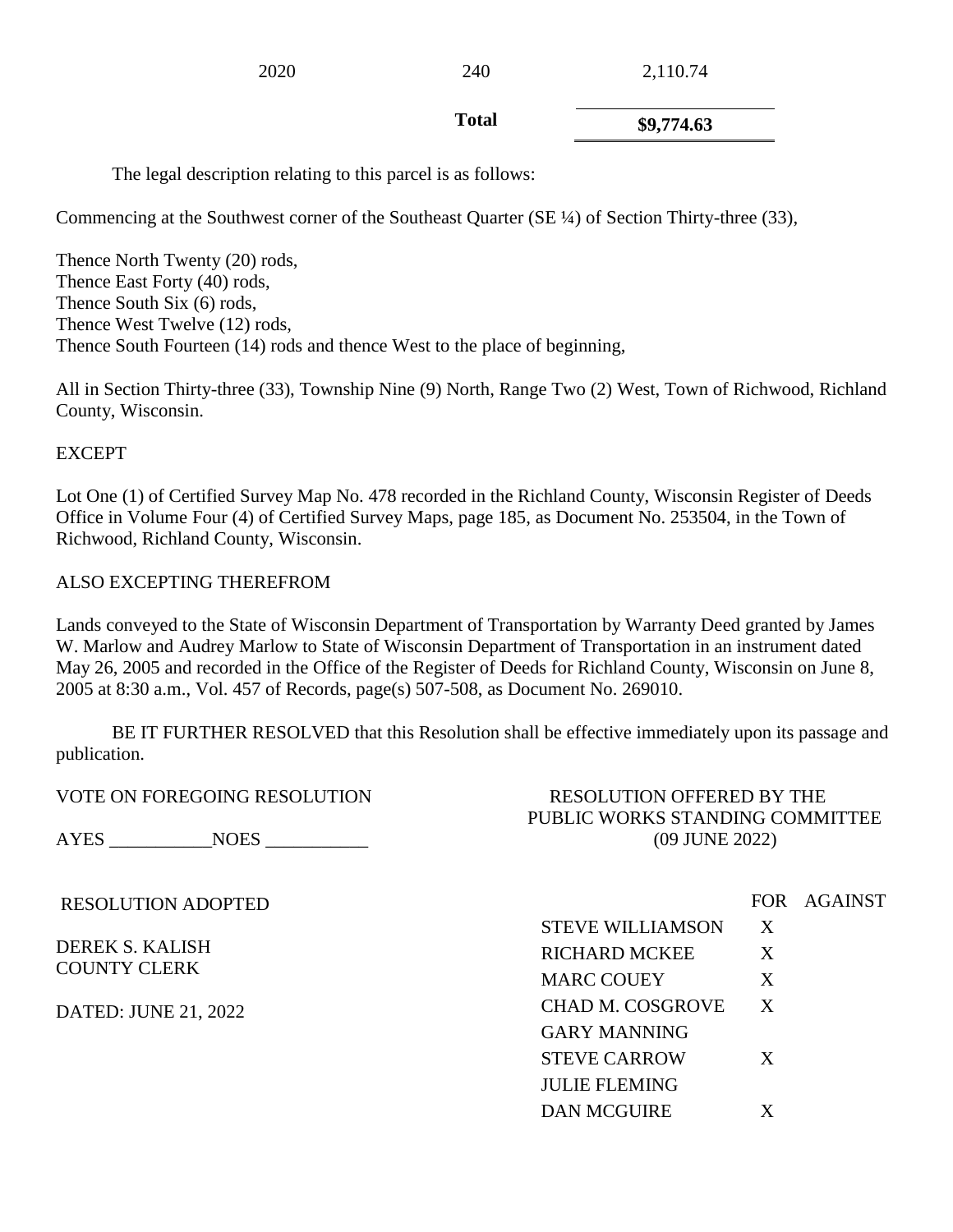Resolution No.  $22 - 52$  relating to the county obtaining a tax deed to certain tax delinquent real estate in the Town of Buena Vista was read by Deputy County Clerk Hege. Motion by McKee, second by Manning that Resolution No. 22 – 52 be adopted. The motion carried and resolution declared adopted.

## **RESOLUTION NO. 22 - 52**

A Resolution Relating To The County Obtaining A Tax Deed To Certain Tax Delinquent Real Estate In The Town of Buena Vista.

WHEREAS the County is the owner and holder of tax certificates relating to certain tax-delinquent real estate in the Town of Buena Vista, and

WHEREAS the County is at this time authorized by the Wisconsin Statutes to take a tax deed to this tax delinquent real estate and to thereby become the owner of the real estate, subject to the statutory right of redemption of the former owner, and

WHEREAS the Public Works Standing Committee has carefully considered this matter and is now recommending that the County Board authorize the taking of title by the County to this tax delinquent parcel of real estate.

NOW, THEREFORE, BE IT RESOLVED by the Richland County Board of Supervisors that approval is hereby granted for the County to execute and issue a tax deed in favor of Richland County to the followingdescribed parcel of real estate in the Town of Buena Vista which is known as Tax Parcel # 006-0634-4100 as to which the County owns and holds the following unredeemed tax certificates for the following tax years:

| <b>Tax Year</b> | <b>Certificate No.</b> | <b>Face of Certificate</b> |
|-----------------|------------------------|----------------------------|
| 2016            | 56                     | 2,923.05                   |
| 2017            | 50                     | 4,882.47                   |
| 2018            | 57                     | 5,146.31                   |
| 2019            | 40                     | 5,246.96                   |
| 2020            | 53                     | 5,544.20                   |
|                 |                        |                            |
|                 | <b>Total</b>           | \$23,742.99                |

The legal description relating to this parcel is as follows:

A part of the South Half {S 1/2) of the Southwest Quarter (SW 1/4) of Section 6, Township 9 North, Range 2 East, Richland County, Wisconsin, described as follows:

Beginning at the Southwest corner of the Southeast Quarter (SE 1/4) of said

Southwest Quarter (SW 1/4);

thence East 87.50 feet along the South line of said Section 6;

thence North  $01^{\circ}$  00" West, 122.00 feet;

thence North 48° 00" West, 64.45 feet;

thence North 27° 58' East, 202.45 feet;

thence North 81° 38' West, 197.53 feet;

thence South 372.00 feet to the South line of said Section 6;

thence East, 63.00 feet along said South line to the point of beginning.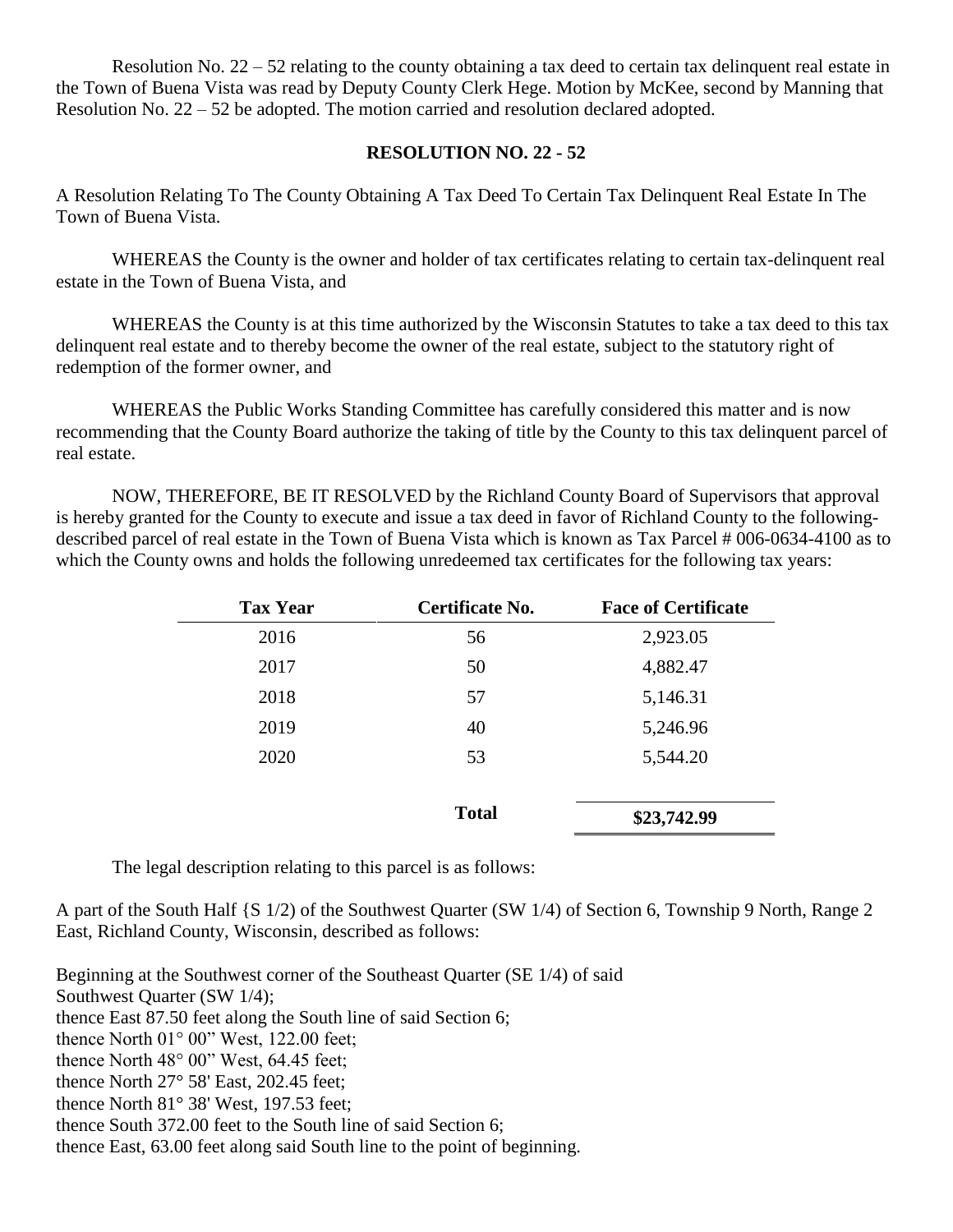ALSO, a part of the Southeast Quarter (SE 1/4) of the Southwest Quarter (SW 1/4) of Section 6, Township 9 North, Range 2 East, Richland County, Wisconsin, described as follows:

Beginning at a point on the South line of said forty that is 87.50 feet East of the Southwest corner of said Southeast Quarter (SE 1/4) of the Southwest Quarter (SW 1/4) thence North 01° West, 122 feet; thence North 49° West, 64.45 feet; thence North 27° 58' East, 202.45 feet; thence South 31° 16' East, 109.23 feet; thence South 23° 22' East, 272.20 feet to said South line; thence West 210.50 feet along said South line to the point of beginning.

ALSO, a part of the Southeast Quarter (SE 1/4) of the Southwest Quarter (SW 1/4) of Section 6, Township 9 North, Range 2 East, Richland County, Wisconsin, described as follows:

Beginning at a point on the South line of said forty, that is 298 feet East of the Southwest corner of said Southeast Quarter (SE 1/4) of the Southwest Quarter (SW 1/4); thence North 13° 45' East, 394.21 feet to the centerline of United States Highway 14; thence North 46° 21' West, 281.21 feet along said centerline; thence South 13° 35' West, 241.81 feet; thence South 31° 16' East, 109.23 feet; thence South 23° 22' East, 272.20 feet to the point of beginning.

ALSO, a part of the Southeast Quarter (SE 1/4) of the Southwest Quarter (SW 1/4) of Section 6, Township 9 North, Range 2 East, Richland County, Wisconsin, described as follows:

Beginning at a point on the South line of said forty, that is 298.00 feet East of the Southwest corner of said forty;

thence North 13° 45' East, 325.00 feet to the Southerly right-of-way limit of United States Highway 14; thence South 46° 21' East, 265.02 feet along said Southerly right-of-way limit; thence South 34° 47' West, 101.25 feet; thence South 76° 47' West, 217.00 feet to the point of beginning.

EXCEPTING THEREFROM, a parcel of land being located in the Southeast Quarter (SE 1/4) of the Southwest Quarter (SW 1/4) of Section 6, Township 9 North, Range 2 East, Richland County, Wisconsin, described as commencing at the Southwest corner of the Southeast Quarter (SE 1/4) of the Southwest Quarter (SW 1/4) of said Section 6;

thence East 87.50 feet;

thence North 1° 00' West, 122.00 feet;

thence North 48' 00' West, 64.45 feet;

thence North 27° 58' East, 202.45 feet to the point of beginning;

thence North 13° 35' East, 171.77 feet to a point on the Southerly right-of-way limit of United States Highway 14;

thence South 47° 39' 55" East, 384.08 feet along said right-of-way limit;

thence South 69° 14' 04" West, 232.53 feet;

thence North 12° 49' 45" West, 162.97 feet;

thence North 77° 49' 59" West, 72.27 feet to the point of beginning.

### ALSO EXCEPTING THEREFROM

Commencing at the Southeast corner of the Southwest Quarter {SW 1/4) of Section 6, Township 9 North, Range 2 East, Buena Vista Township, Richland County, Wisconsin;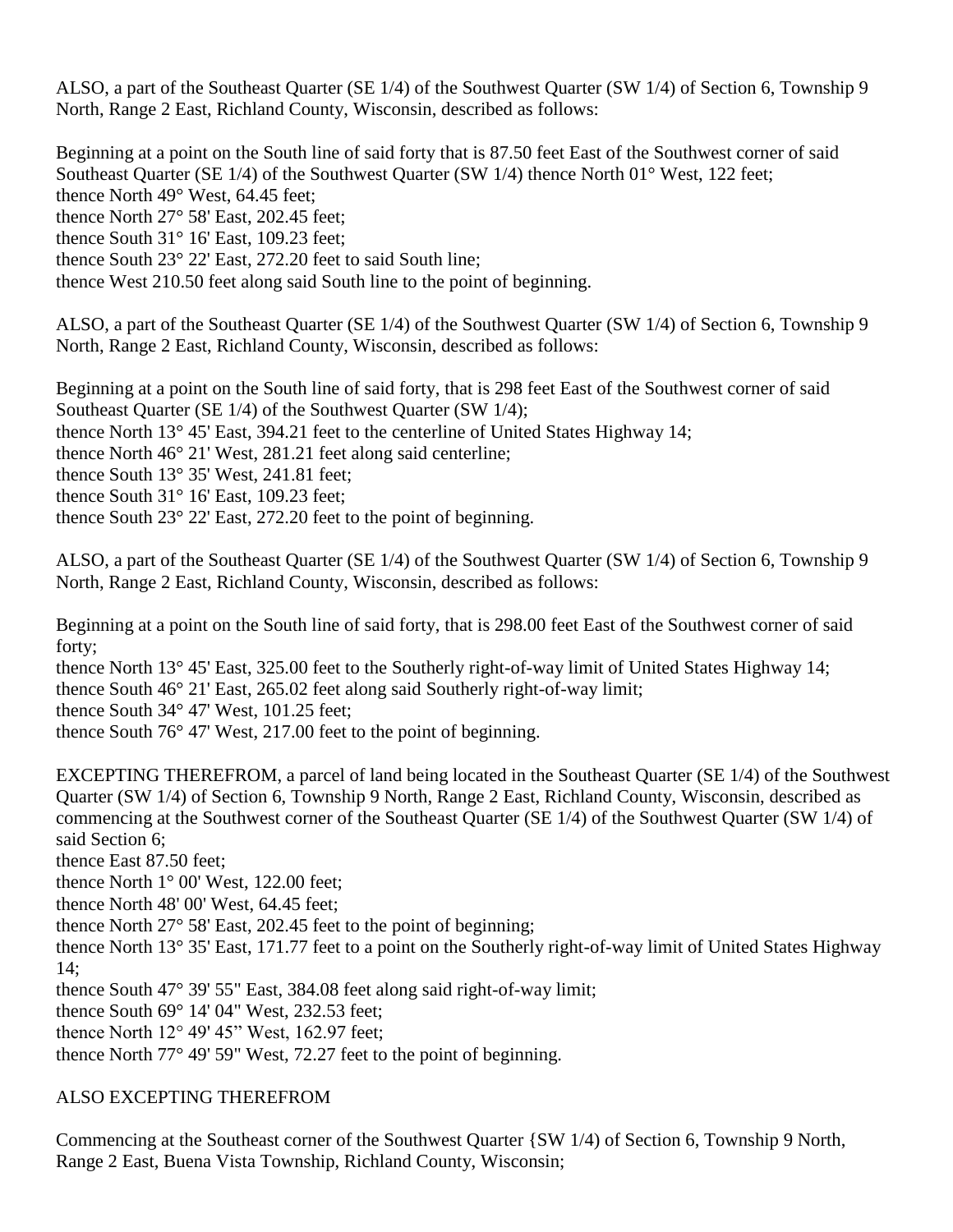thence West, 1261.70 feet along the South section line of Section 6 to a 1" x 24" iron pipe and this being the point of beginning;

thence North 00° 13' 12" East, 354.20 feet to a spike driven into edge of roadway;

thence North 81° 38' West, 117.70 feet;

thence South, 372.00 feet to the South section line of Section 6;

thence East 63 feet to the Southeast corner of the SW 1/4 of the SE 1/4, which is marked with a 1 ½" diameter iron rod;

thence East 55.08 feet along South section line to the point of beginning,

BE IT FURTHER RESOLVED that this Resolution shall be effective immediately upon its passage and publication.

| RESOLUTION OFFERED BY THE<br>PUBLIC WORKS STANDING COMMITTEE |       |         |
|--------------------------------------------------------------|-------|---------|
| (09 JUNE 2022)                                               |       |         |
|                                                              | FOR - | AGAINST |
| <b>STEVE WILLIAMSON</b>                                      | X     |         |
| <b>RICHARD MCKEE</b>                                         | X     |         |
| <b>MARC COUEY</b>                                            | X     |         |
| <b>CHAD M. COSGROVE</b>                                      | X     |         |
| <b>GARY MANNING</b>                                          |       |         |
| <b>STEVE CARROW</b>                                          | X     |         |
| <b>JULIE FLEMING</b>                                         |       |         |
| <b>DAN MCGUIRE</b>                                           | X     |         |
|                                                              |       |         |

Resolution No. 22 – 53 relating to the county obtaining a tax deed to certain tax delinquent real estate in the Town of Ithaca was read by Deputy County Clerk Hege. Motion by Manning, second by Rynes that Resolution No. 22 – 53 be adopted. A brief discussion ensued on possible occupants of the property. The motion carried and resolution declared adopted.

# **RESOLUTION NO. 22 - 53**

A Resolution Relating To The County Obtaining A Tax Deed To Certain Tax Delinquent Real Estate In The Town of Ithaca.

WHEREAS the County is the owner and holder of tax certificates relating to certain tax-delinquent real estate in the Town of Ithaca, and

WHEREAS the County is at this time authorized by the Wisconsin Statutes to take a tax deed to this tax delinquent real estate and to thereby become the owner of the real estate, subject to the statutory right of redemption of the former owner, and

WHEREAS the Public Works Standing Committee has carefully considered this matter and is now recommending that the County Board authorize the taking of title by the County to this tax delinquent parcel of real estate.

NOW, THEREFORE, BE IT RESOLVED by the Richland County Board of Supervisors that approval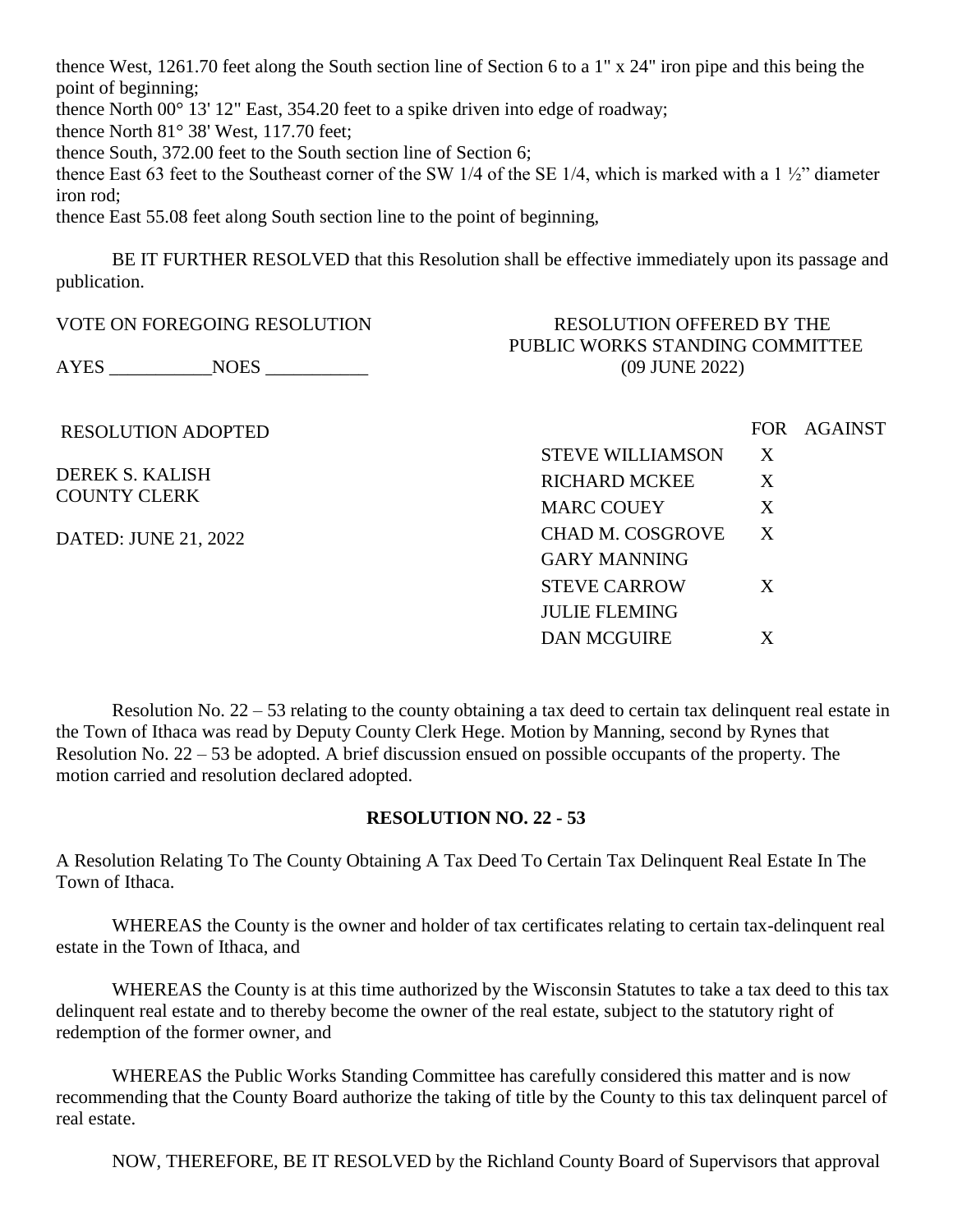is hereby granted for the County to execute and issue a tax deed in favor of Richland County to the followingdescribed parcel of real estate in the Town of Ithaca which is known as Tax Parcel # 016-1731-2400 as to which the County owns and holds the following unredeemed tax certificates for the following tax years:

| <b>Tax Year</b> | Certificate No. | <b>Face of Certificate</b> |
|-----------------|-----------------|----------------------------|
| 2014            | 213             | 1,072.35                   |
| 2015            | 240             | 1,731.43                   |
| 2016            | 216             | 1,695.97                   |
| 2017            | 185             | 2,103.68                   |
| 2018            | 188             | 1,900.48                   |
| 2019            | 166             | 1,938.67                   |
| 2020            | 167             | 1,330.07                   |
|                 | <b>Total</b>    | \$11,772.65                |

The legal description relating to this parcel is as follows:

A tract of land in the Northeast Quarter (NE ¼) of Section Seventeen (17), Township Ten (10) North, Range Two (2) East, located in the Township of Ithaca in the County of Richland, State of Wisconsin, described as follows:

Beginning in the center of a highway now known as Willow Creek Drive, formerly known as Mill Road, at a point 342 feet North and 449 feet West of the Southeast corner of aforesaid forty;

Thence North 01° 40' West a distance of 85 feet;

Thence run South 86° 44' West a distance of 125 feet;

Thence run South 01° 40' East a distance of 80 feet to the center of Willow Creek Drive f/k/a Mill Road; Thence run North 89° East along the center line of Willow Creek Drive f/k/a Mill Road a distance of 125 feet to the Place of beginning.

Situated in Township of Ithaca in the County of Richland, State of Wisconsin.

BE IT FURTHER RESOLVED that this Resolution shall be effective immediately upon its passage and publication.

AYES \_\_\_\_\_\_\_\_\_\_\_NOES \_\_\_\_\_\_\_\_\_\_\_ (09 JUNE 2022)

VOTE ON FOREGOING RESOLUTION RESOLUTION RESOLUTION OFFERED BY THE PUBLIC WORKS STANDING COMMITTEE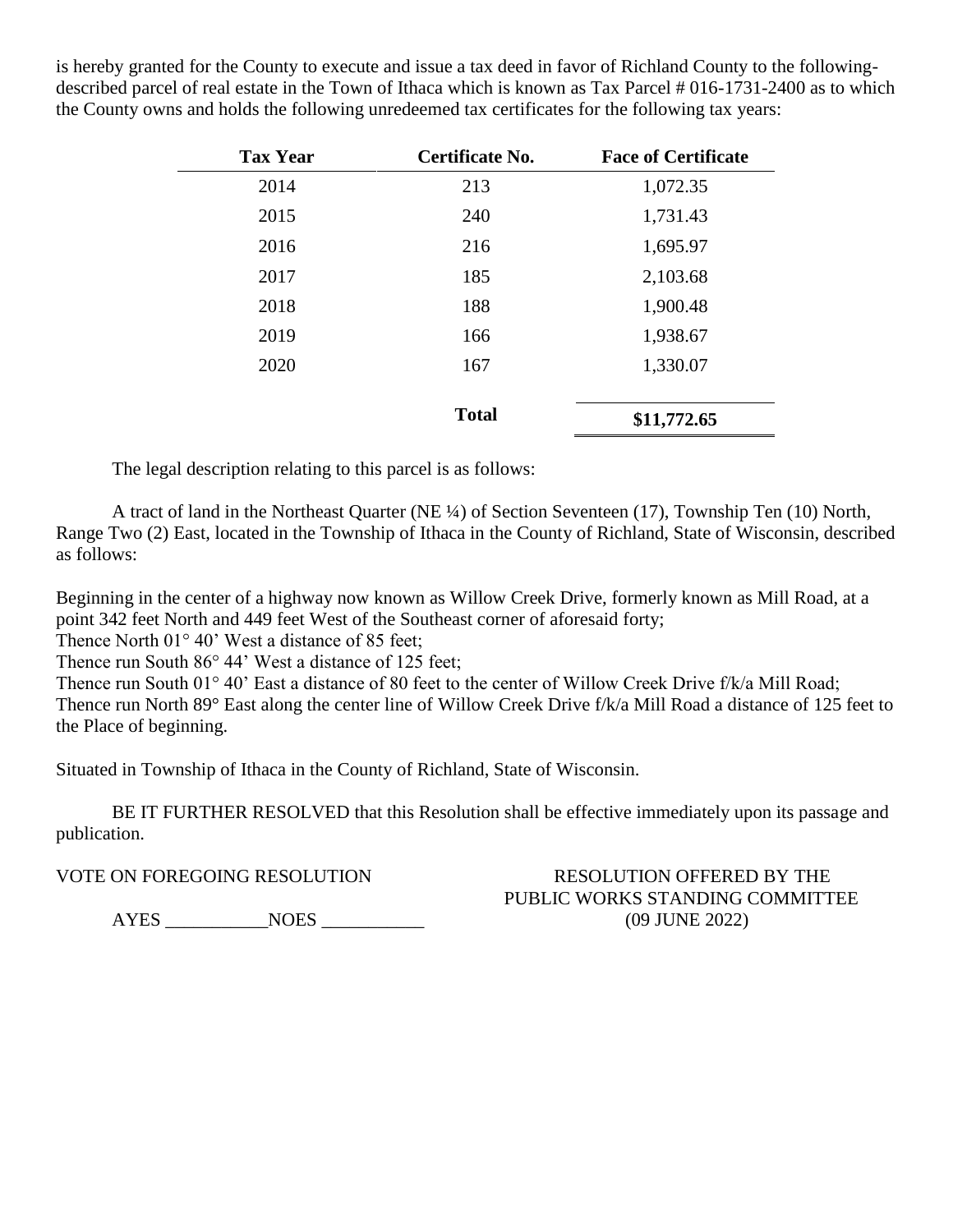#### RESOLUTION ADOPTED

DEREK S. KALISH COUNTY CLERK

DATED: JUNE 21, 2022

|                         |   | FOR AGAINST |
|-------------------------|---|-------------|
| <b>STEVE WILLIAMSON</b> | X |             |
| <b>RICHARD MCKEE</b>    | X |             |
| <b>MARC COUEY</b>       | X |             |
| CHAD M. COSGROVE        | X |             |
| GARY MANNING            |   |             |
| <b>STEVE CARROW</b>     | X |             |
| <b>JULIE FLEMING</b>    |   |             |
| <b>DAN MCGUIRE</b>      | X |             |

Resolution No. 22 – 54 approving the purchase of two new trucks and body builds including snow plows by the Highway Department was read by Deputy County Clerk Hege. Motion by Manning, second by Couey that Resolution No. 22 – 54 be adopted. The motion carried and resolution declared adopted.

### **RESOLUTION NO. 22 - 54**

A Resolution Approving The Purchase Of Two New Trucks And Body Builds Including Snow Plows By The Hwy Department.

WHEREAS the Highway and Transportation Committee and the County Hwy Commissioner, Joshua Elder; have recommended that the Department be authorized to purchase two new tandem-axle plow trucks and plow equipment with the funds already available in the 2022 budget; and,

WHEREAS Rule 14 of the Board requires County Board approval for any purchase by the Highway Department in excess of \$50,000; and,

WHEREAS the Highway Department is seeking approval for the following purchases:

- 1. Two HV607 model tandem-axle trucks with the awarded bid of \$226,763.08 from Lakeside international
- 2. The body and snow plow equipment for the two new trucks from Universal Truck Equipment of Galesville WI. The successful bidder, in the amount of \$325,594

BE IT FURTHUR RESOLVED that funds for these purchases are in the County Highway Department's account in the 2022 County Budget; and,

BE IT FURTHER RESOLVED that this Resolution shall be effective upon its passage and publication.

VOTE ON FOREGOING RESOLUTION RESOLUTION OFFERED BY THE HIGHWAY COMMITTEE AYES \_\_\_\_\_\_\_\_\_\_\_NOES \_\_\_\_\_\_\_\_\_\_\_ (13 APRIL 2022) FOR AGAINST RESOLUTION ADOPTED STEVE WILLIAMSON X DEREK S. KALISH GARY MANNING X COUNTY CLERK KERRY SEVERSON X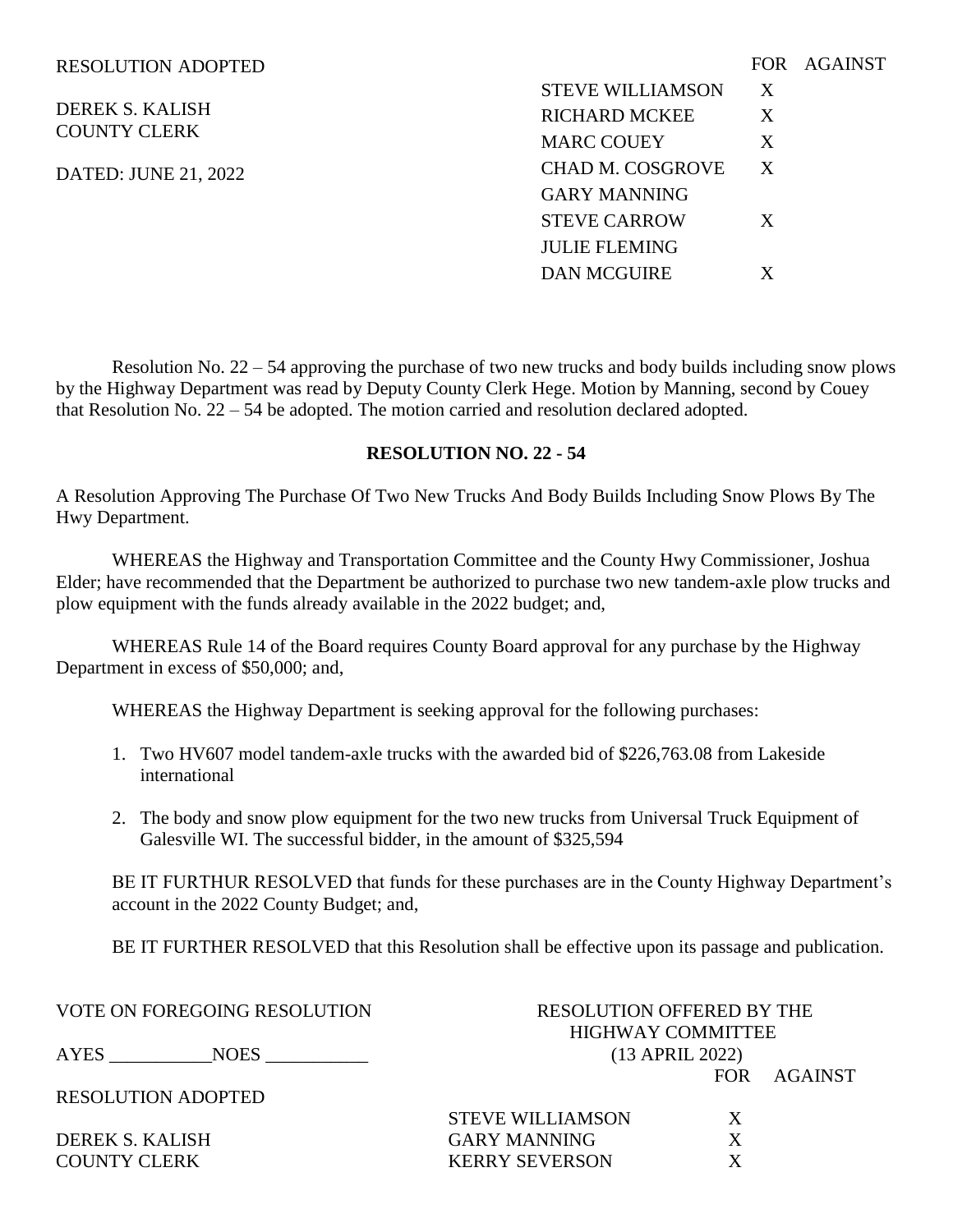| CHAD COSGROVE |  |
|---------------|--|
| MARC COUEY    |  |

DATED: JUNE 21, 2022

### *\*\*Resolution Taken To Oversight Committee Prior To Pre-Reorganization\*\**

Resolution No. 22 – 55 approving the elimination of Parts Clerk Position and positon reclassification of the Shop Foreman and increased hours of the Office Clerk was read by Deputy County Clerk Hege. Motion by Rudersdorf, second by Couey that Resolution No. 22 – 55 be adopted. Brief explanation from Highway Commissioner Elder. The motion carried and resolution declared adopted.

### **RESOLUTION NO. 22 - 55**

A Resolution Approving The Elimination Of Parts Clerk Position And Positon Reclassification Of The Shop Foreman And Increased Hours Of The Office Clerk.

WHEREAS the Highway and Transportation Committee, Finance and Personnel Committee and the County Hwy Commissioner, Joshua Elder; have recommended that the Department eliminate the Parts Clerk position; and,

WHEREAS the Highway and Transportation Committee, Finance and Personnel Committee and the County Hwy Commissioner, Joshua Elder; have recommended that the Department be authorized to reclassify the Shop Foreman to Shop Superintendent starting at pay grade J under a salaried position and increasing the Office Clerk from 35 to 40 hours to absorb responsibilities of the eliminated Parts Clerk position; and,

WHEREAS Carlson Dettmann was utilized for the above recommendations; and,

WHEREAS an annual cost savings of around \$54,000 per year is expected;

NOW THEREFORE BE IT RESOLVED that the recommendations above are adopted by the Board; and,

BE IT FURTHER RESOLVED that this Resolution shall be effective at the start of the first pay period immediately following its passage and publication.

| <b>VOTE ON FOREGOING RESOLUTION</b> | <b>RESOLUTION OFFERED BY THE FINANCE</b> |            |                |
|-------------------------------------|------------------------------------------|------------|----------------|
| AYES<br><b>NOES</b>                 | AND PERSONNEL STANDING COMMITTEE         |            |                |
|                                     | (07 JUNE 2022)                           |            |                |
| <b>RESOLUTION ADOPTED</b>           |                                          | <b>FOR</b> | <b>AGAINST</b> |
|                                     | <b>MARTY BREWER</b>                      | X          |                |
|                                     | <b>SHAUN MURPHY-LOPEZ</b>                | X          |                |
|                                     | <b>STEVE CARROW</b>                      | X          |                |
| <b>DEREK S. KALISH</b>              | <b>MELISSA LUCK</b>                      | X          |                |
|                                     | <b>TIMOTHY GOTSCHALL</b>                 | X          |                |
| <b>COUNTY CLERK</b>                 | DAVID TURK                               |            |                |
| DATED: JUNE 21, 2022                | <b>STEVE WILLIAMSON</b>                  | X          |                |
|                                     | <b>MARC COUEY</b>                        | X          |                |
|                                     | <b>GARY MANNING</b>                      | X          |                |
|                                     |                                          |            |                |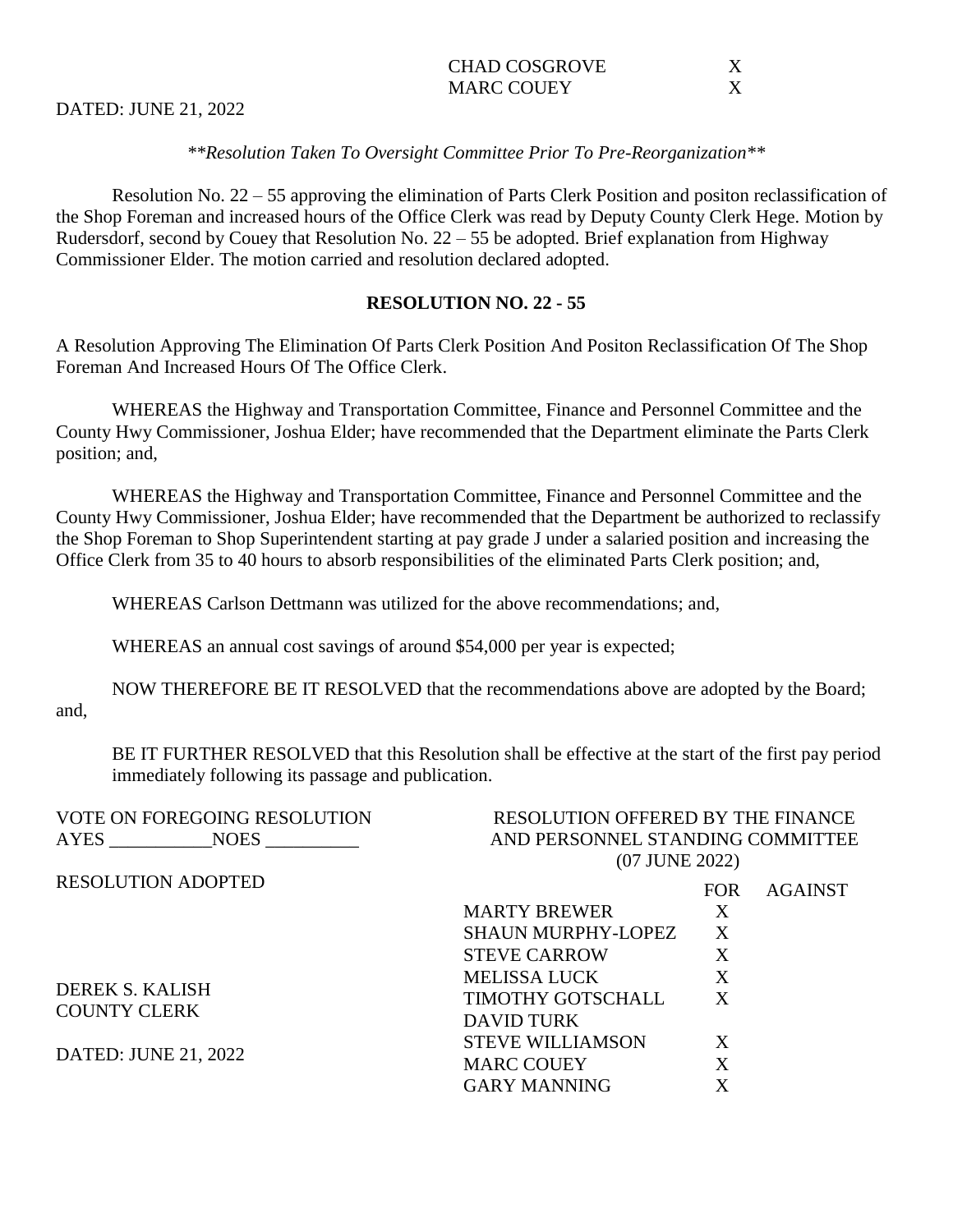Resolution No. 22 – 56 approving the purchase of a high capacity brine maker and installation by the Highway Department was read by Deputy County Clerk Hege. Motion by Manning, second by Turk that Resolution No. 22 – 56 be adopted. The motion carried and resolution declared adopted.

### **RESOLUTION NO. 22 - 56**

A Resolution Approving The Purchase Of A High Capacity Brine Maker And Installation By The Highway Department.

WHEREAS the Highway and Transportation Committee and the County Hwy Commissioner, Joshua Elder; utilizing Sourcewell, have recommended that the Department be authorized to purchase one new high capacity brine maker and necessary equipment; and,

WHEREAS Rule 14 of the Board requires County Board approval for any purchase by the Highway Department in excess of \$50,000; and,

WHEREAS the Highway Department is seeking approval for the following purchases:

3. One new Henderson Brine Advantage Brine Maker, and the necessary equipment including installation the amount of \$131,715, and

BE IT FURTHUR RESOLVED that funds for this purchase will be 100 percent reimbursed from the Wisconsin Department of Transportation.

| <b>VOTE ON FOREGOING RESOLUTION</b> | <b>RESOLUTION OFFERED BY THE</b> |            |         |
|-------------------------------------|----------------------------------|------------|---------|
|                                     | <b>HIGHWAY COMMITTEE</b>         |            |         |
| AYES<br>$NOES$ $\qquad \qquad$      | (13 APRIL 2022)                  |            |         |
|                                     |                                  | <b>FOR</b> | AGAINST |
| <b>RESOLUTION ADOPTED</b>           |                                  |            |         |
|                                     | <b>STEVE WILLIAMSON</b>          | Χ          |         |
| DEREK S. KALISH                     | <b>GARY MANNING</b>              | X          |         |
| <b>COUNTY CLERK</b>                 | <b>KERRY SEVERSON</b>            | X          |         |
|                                     | <b>CHAD COSGROVE</b>             |            |         |
|                                     | <b>MARC COUEY</b>                |            |         |
|                                     |                                  |            |         |

DATED: JUNE 21, 2022

*\*\*Resolution Taken To Oversight Committee Prior To Pre-Reorganization\*\**

Resolution No. 22 – 57 approving contract negotiations with radio vendors was read by Deputy County Clerk Hege. Motion by Luck, second by Fleming that Resolution No. 22 – 57 be adopted. The motion carried and resolution declared adopted.

## **RESOLUTION NO. 22- 57**

A Resolution Approving Contract Negotiations With Radio Vendors.

WHEREAS Richland County has been working with True North Consulting on an emergency radio communications system project.

WHEREAS the Public Safety Standing Committee and True North Consulting have ranked the below listed vendors and will enter into contract negotiations with the vendors listed below for the purpose of building a new emergency services radio communications system. The Vendors are ranked as follows: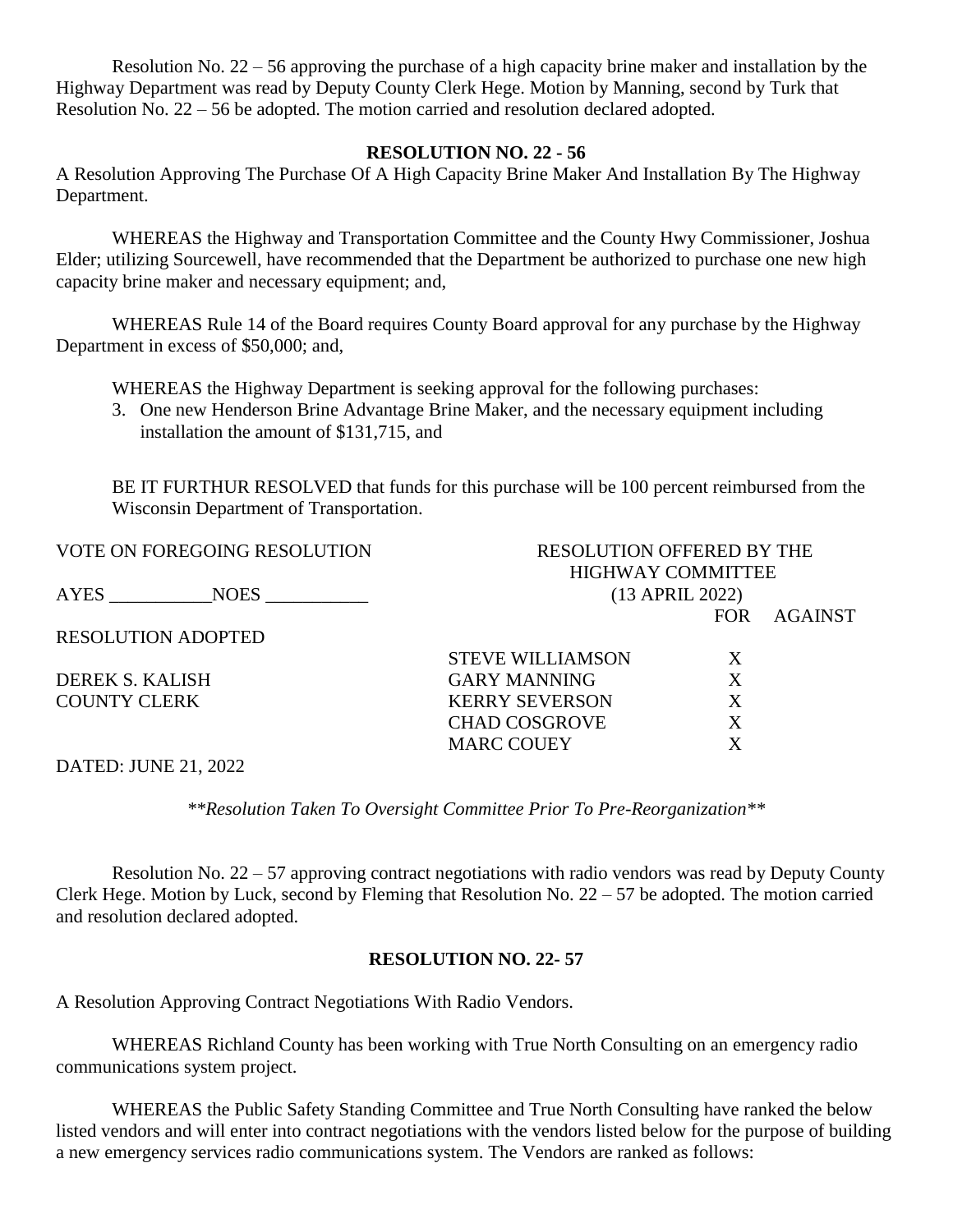- 1. General Communications
- 2. Baycom

NOW THEREFORE BE IT RESOLVED by the Richland County Board of Supervisors that approval is hereby granted for the County to enter into contract negotiations with the above listed vendors. If negotiations are unsuccessful with the (top ranked vendor) the County may negotiate with (second ranked vendor).

BE IT FURTHER RESOLVED that Administrator Clinton Langreck is hereby authorized to sign on behalf of the County a contract in accordance with this Resolution, and

BE IT FURTHER RESOLVED that this Resolution shall be effective immediately upon its passage and publication.

| VOTE ON FOREGOING RESOLUTION | <b>RESOLUTION OFFERED BY THE</b><br>PUBLIC SAFETY STANDING COMMITTEE |            |                |
|------------------------------|----------------------------------------------------------------------|------------|----------------|
| AYES<br><b>NOES</b>          | (03 JUNE 2022)                                                       |            |                |
| <b>RESOLUTION ADOPTED</b>    |                                                                      |            |                |
|                              |                                                                      | <b>FOR</b> | <b>AGAINST</b> |
| DEREK S. KALISH              | <b>MELISSA LUCK</b>                                                  | X          |                |
| <b>COUNTY CLERK</b>          | <b>KEN RYNES</b>                                                     |            |                |
|                              | <b>DAVID TURK</b>                                                    | X          |                |
| DATED: JUNE 21, 2022         | <b>RICHARD MCKEE</b>                                                 | X          |                |
|                              | <b>BOB FRANK</b>                                                     | X          |                |
|                              | <b>KERRY SEVERSON</b>                                                | X          |                |
|                              | <b>BARBARA VOYCE</b>                                                 | X          |                |
|                              |                                                                      |            |                |

Resolution No. 22 – 58 approving the Sheriff's Department applying for and accepting a summer traffic control grant from the Wisconsin Department of Transportation was read by Deputy County Clerk Hege. Motion by Glasbrenner, second by Luck that Resolution No. 22 – 58 be adopted. Discussion ensued. Motion by Murphy-Lopez, second by Luck to amend "…approval is hereby granted for the Sheriff's Department to apply for and accept a grant of up to \$10,000 from the Wisconsin Department of Transportation…" to read "…approval is hereby granted for the Sheriff's Department to apply for and accept a grant of up to \$50,000 from the Wisconsin Department of Transportation…" The motion carried and resolution declared adopted.

### **RESOLUTION NO. 22 - 58**

A Resolution Approving The Sheriff's Department Applying For And Accepting A Summer Traffic Control Grant From The Wisconsin Department Of Transportation.

WHEREAS the Public Safety Standing Committee and Sheriff Clay Porter have been notified that the Sheriff's Department may be eligible to receive an up to \$10,000 grant from the Wisconsin Department of Transportation for summer traffic control purposes, with the Sheriff's Department, the Richland Center Police Department, the Viola Police Department and the Lone Rock Police Department being the agencies participating in the grant, and

WHEREAS Rule 19 of the Rules of the Board requires County Board approval for any department of County government to apply for and accept a grant, and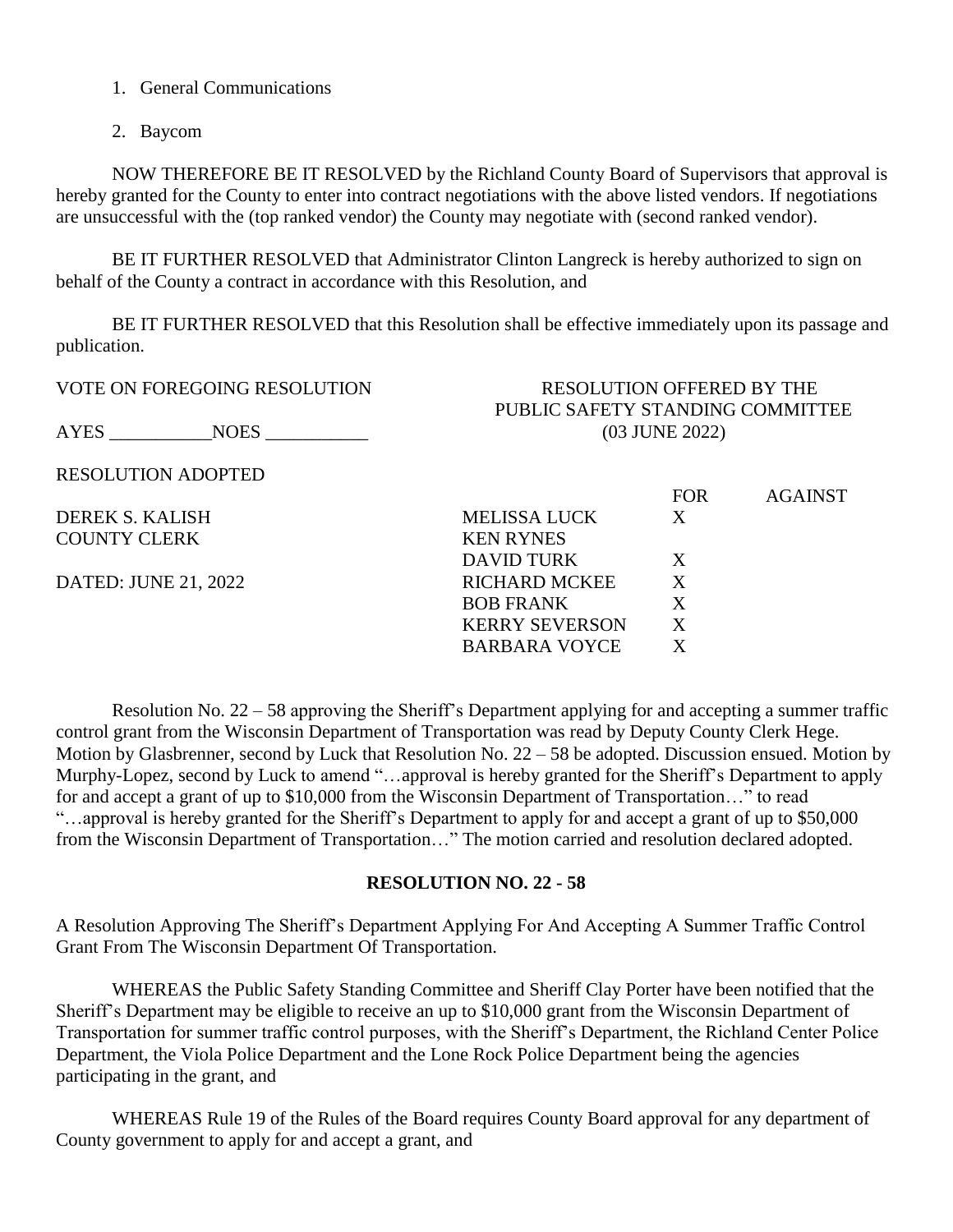WHEREAS the Public Safety Standing Committee has carefully considered this matter and is now presenting this Resolution to the County Board for its consideration.

NOW THEREFORE BE IT RESOLVED by the Richland County Board of Supervisors that approval is hereby granted for the Sheriff's Department to apply for and accept a grant of up to \$10,000 from the Wisconsin Department of Transportation for summer traffic control purposes, and

BE IT FURTHER RESOLVED that the grant funds must be utilized between June 1st, 2022 and August 31st, 2022 and the agencies participating in the grant will be the Sheriff's Department, the Richland Center Police Department, the Viola Police Department and the Lone Rock Police Department, with the Sheriff's Department acting as the Traffic Task Force Coordinator,

BE IT FURTHER RESOLVED that approval is hereby granted for the grant funds to be spent in accordance with the terms of the grant and the County Administrator is hereby authorized to sign on behalf of the County any documents needed to carry out this Resolution, and

BE IT FURTHER RESOLVED that this Resolution shall be effective immediately upon its passage and publication.

AYES \_\_\_\_\_\_\_\_\_\_\_NOES \_\_\_\_\_\_\_\_\_\_\_ (13 MAY 2022)

RESOLUTION ADOPTED

VOTE ON FOREGOING RESOLUTION RESOLUTION OFFERED BY THE PUBLIC SAFETY STANDING COMMITTEE

FOR AGAINST

DEREK S. KALISH MELISSA LUCK X COUNTY CLERK KEN RYNES X DAVID TURK X DATED: JUNE 21, 2022 RICHARD MCKEE X BOB FRANK X KERRY SEVERSON X BARBARA VOYCE X

Resolution No. 22 – 59 approving a construction agreement for the construction of a solar array was read by Deputy County Clerk Hege. Motion by Rynes, second by McKee that Resolution No. 22 – 59 be adopted. Brief explanation of project was given by PVCV Director Rislow. The motion carried and resolution declared adopted.

### **RESOLUTION NO. 22 – 59**

A Resolution Approving A Construction Agreement For The Construction Of A Solar Array.

WHEREAS Pine Valley Community Village (PVCV) desires to add onsite solar electric generation as a compliment to its energy efficiency measures and geothermal system, and

WHEREAS the funding for this project will be provided through a combination of grants from 'Solar for Good', and 'Focus on Energy'; \$100,000 from the Pine Valley Foundation, (thanks to pledged designated gifts of \$50,000 each from Ray Schmitz and Bob Simpson), and \$159,436 from PVCV's own capital fund, and

WHEREAS the scope of the project will be a 180 kw DC solar array to be located just east of County Road O on county land directly east of PVCV's campus, and provide estimated annual energy savings to PVCV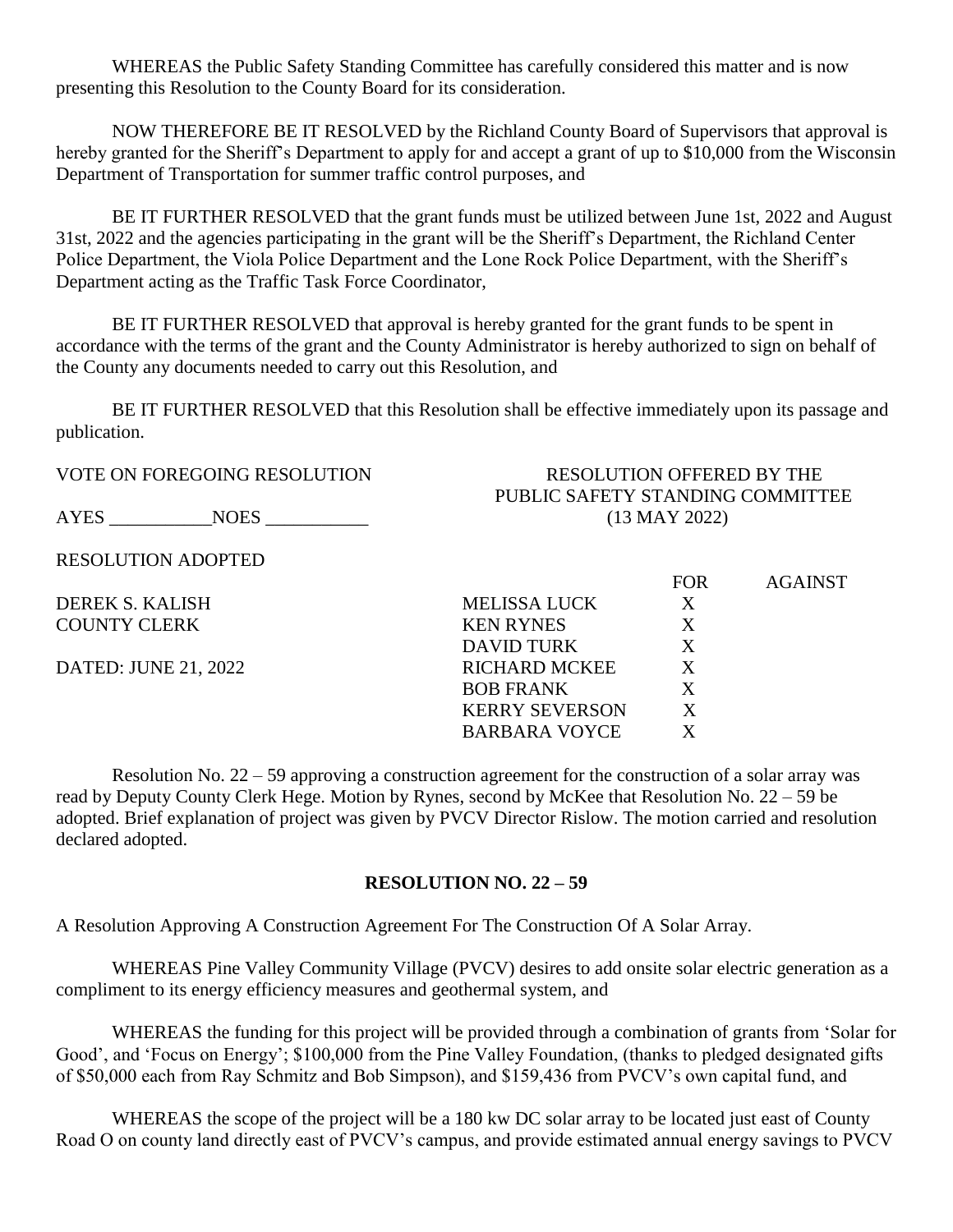of \$17,353 in the first year, and estimated cumulative savings of \$327,887 (after expenses) over the course of 25 years, and

WHEREAS through competitive bidding, Solar Connection Inc. of Onalaska, Wisconsin, has been chosen to construct the array for a total cost of \$296,153, and

WHEREAS Legacy Solar Coop of Madison, Wisconsin, has provided technical consultation to Pine Valley throughout the project development and will serve as ongoing liaison between Solar Connection and Pine Valley for potential maintenance or warranty questions, for a fee of \$6,253, and

WHEREAS the Pine Valley/Child Support Standing Committee and the Finance & Personnel Committee have carefully reviewed this request and now bring it forward to the County Board for its consideration,

NOW THEREFORE BE IT RESOLVED that PVCV be granted approval to enter into a construction agreement with Solar Connection Inc. from Onalaska, Wisconsin, for an amount of \$296,153, and to pay Legacy Solar Coop from Madison, Wisconsin, \$6,253 for their technical assistance, and

BE IT FURTHER RESOLVED that this resolution shall be effective on its passage and publication.

AYES NOES (17 JUNE 2022)

RESOLUTION ADOPTED THE RESOLUTION ARE RESOLUTION AND THE RESOLUTION ARE RESOLUTION ASSAULT AS A GAINST

DEREK S. KALISH **COUNTY CLERK** 

DATED: JUNE 21, 2022

VOTE ON FOREGOING RESOLUTION RESOLUTION OFFERED BY THE FINANCE  $\&$ PERSONNEL STANDING COMMITTEE

| <b>MARTY BREWER</b>       | X |
|---------------------------|---|
| <b>SHAUN MURPHY-LOPEZ</b> | X |
| <b>MARC COUEY</b>         |   |
| GARY MANNING              |   |
| <b>TIMOTHY GOTTSCHALL</b> | X |
| <b>DAVID TURK</b>         | X |
| <b>STEVE WILLIAMSON</b>   |   |
| <b>MELISSA LUCK</b>       | X |
| <b>STEVE CARROW</b>       | X |

Resolution No. 22 – 60 to approve an increase in the on-call compensatory time reimbursement rate and to revise the Health and Human services addendum to the Richland County Employee Handbook of Personnel Policies and Work Rules was read by Deputy County Clerk Hege. Motion by Seep, second by Glasbrenner that Resolution No. 22 – 60 be adopted. Brief discussion ensued. The motion carried and resolution declared adopted.

### **RESOLUTION NO. 22 - 60**

A Resolution To Approve An Increase In The On-Call Compensatory Time Reimbursement Rate And To Revise The Health And Human Services Addendum To The Richland County Employee Handbook Of Personnel Policies And Work Rules.

WHEREAS the Health and Human Services & Veterans Standing Committee and the Interim Director of Health and Human Services, Roxanne Klubertanz-Gerber have recommended the approval of an increase to the hourly on-call pay for on-call duty and for on-call holiday duty for Child and Youth Services staff who have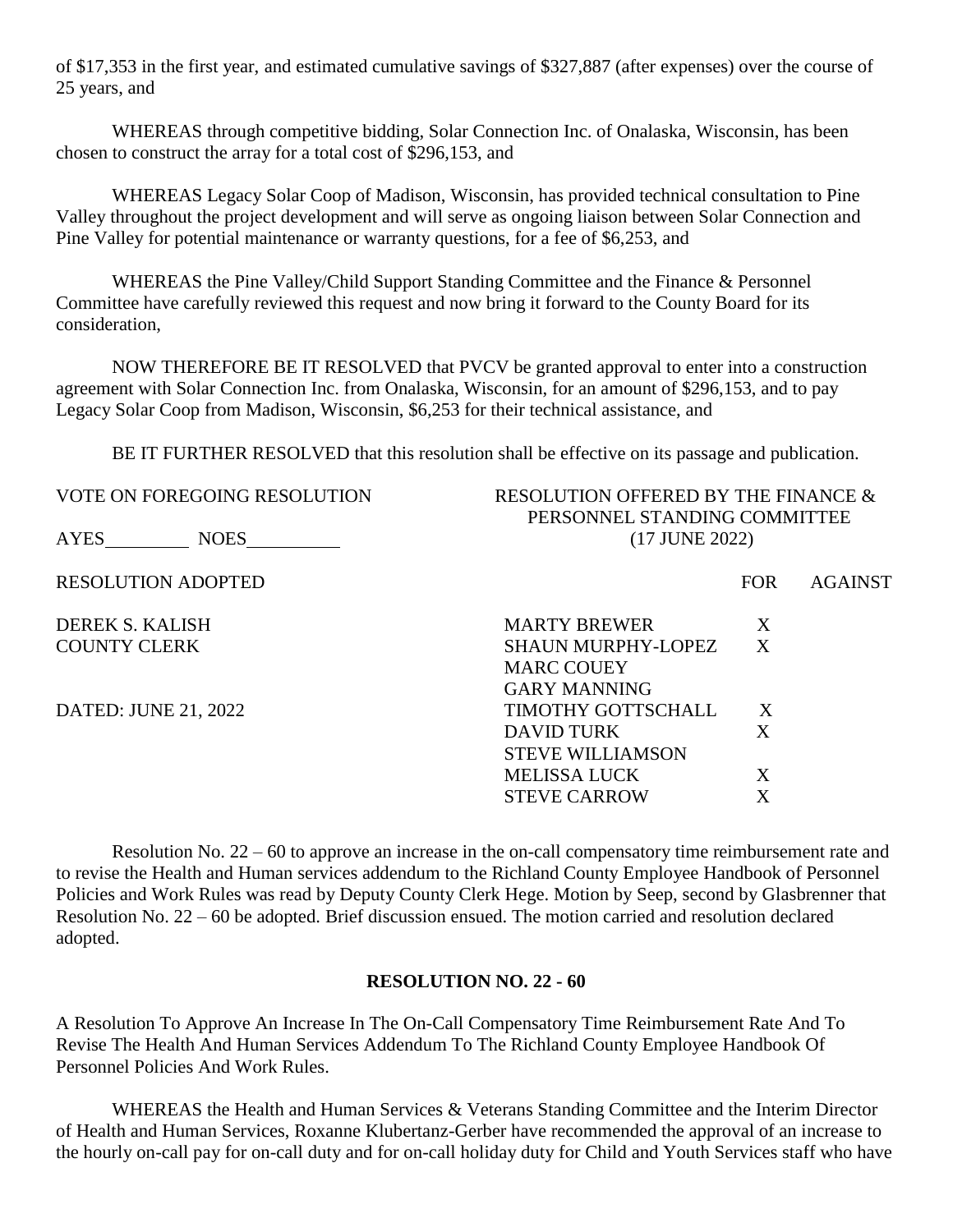a mandatory requirement to provide a mechanism to receive reports of child abuse and neglect 24 hours a day, 7 days a week. Richland County's mechanism to receive and screen these reports of Abuse and Neglect timely is to provide an Access/Intake worker during normal works hours as part of the duties assigned to Child & Youth Services staff. During the overnight, weekend and holiday hours Child & Youth Services generates an on-call calendar for a Case Manager and Supervisor to be on-call during those hours that the agency is closed, and

WHEREAS it is provided per page 7, paragraph 5 of the County Handbook of Personnel Policies and Work Rules, "…Department Heads shall have the authority to issue an addendum dealing with department specific issues provided such addenda are approved by the Finance and Personnel Standing Committee, and

WHEREAS the Health and Human Services & Veterans Standing Committee, Interim Director Roxanne Klubertanz-Gerber of Health and Human Services, and Administrator Clinton Langreck have recommended an amendment to the Health and Human Services Addendum to the Richland County Handbook of Personnel Policies and Work Rules, and

WHEREAS the Finance & Personnel Standing Committee has carefully considered this proposal and is now presenting this Resolution to the County Board for its consideration.

NOW THEREFORE BE IT RESOLVED by the Richland County Board of supervisors that approval is hereby granted to approve an increase in the on-call compensatory time reimbursement rate, and,

BE IT FURTHER RESOLVED by the Richland County Board of Supervisors that approval is hereby granted to amend page 7, subsection 9 entitled "Compensatory Time" under the section entitled "On-Call Compensatory Time" as follows:

- c. On-Call Compensatory Time: Health and Human Services staff serving as emergency on-call personnel shall earn compensatory time as follows:
	- On-call pay of \$2.00 per hour will be earned for on-call duty;
	- On-call holiday pay of \$2.50 per hour for will be earned for on-call holiday duty. Holiday duty shall include the County-paid holiday as well as the actual calendar holiday if it falls on a separate day. and,

BE IT FURTHER RESOLVED that the updated version of the Department of Health and Human Services Addendum to the Handbook of Personnel Policies and Work Rules, which is on file in the County Administrator's office and which is accessible on the County's website is hereby approved, and

BE IT FURTHER RESOLVED that this Resolution shall be effective the first pay period after its passage.

| VOTE ON FOREGOING RESOLUTION | RESOLUTION OFFERED BY THE FINANCE &<br>PERSONNEL STANDING COMMITTEE |   |                |
|------------------------------|---------------------------------------------------------------------|---|----------------|
| AYES<br><b>NOES</b>          | (07 JUNE 2022)                                                      |   |                |
| <b>RESOLUTION ADOPTED</b>    |                                                                     |   | <b>AGAINST</b> |
| DEREK S. KALISH              | <b>MARTY BREWER</b>                                                 | X |                |
| <b>COUNTY CLERK</b>          | <b>SHAUN MURPHY-LOPEZ</b>                                           |   | X              |
|                              | <b>MARC COUEY</b>                                                   | X |                |
|                              | <b>GARY MANNING</b>                                                 | X |                |
| DATED: JUNE 21, 2022         | TIMOTHY GOTTSCHALL                                                  | X |                |
|                              | <b>DAVID TURK</b>                                                   |   |                |
|                              | <b>STEVE WILLIAMSON</b>                                             |   |                |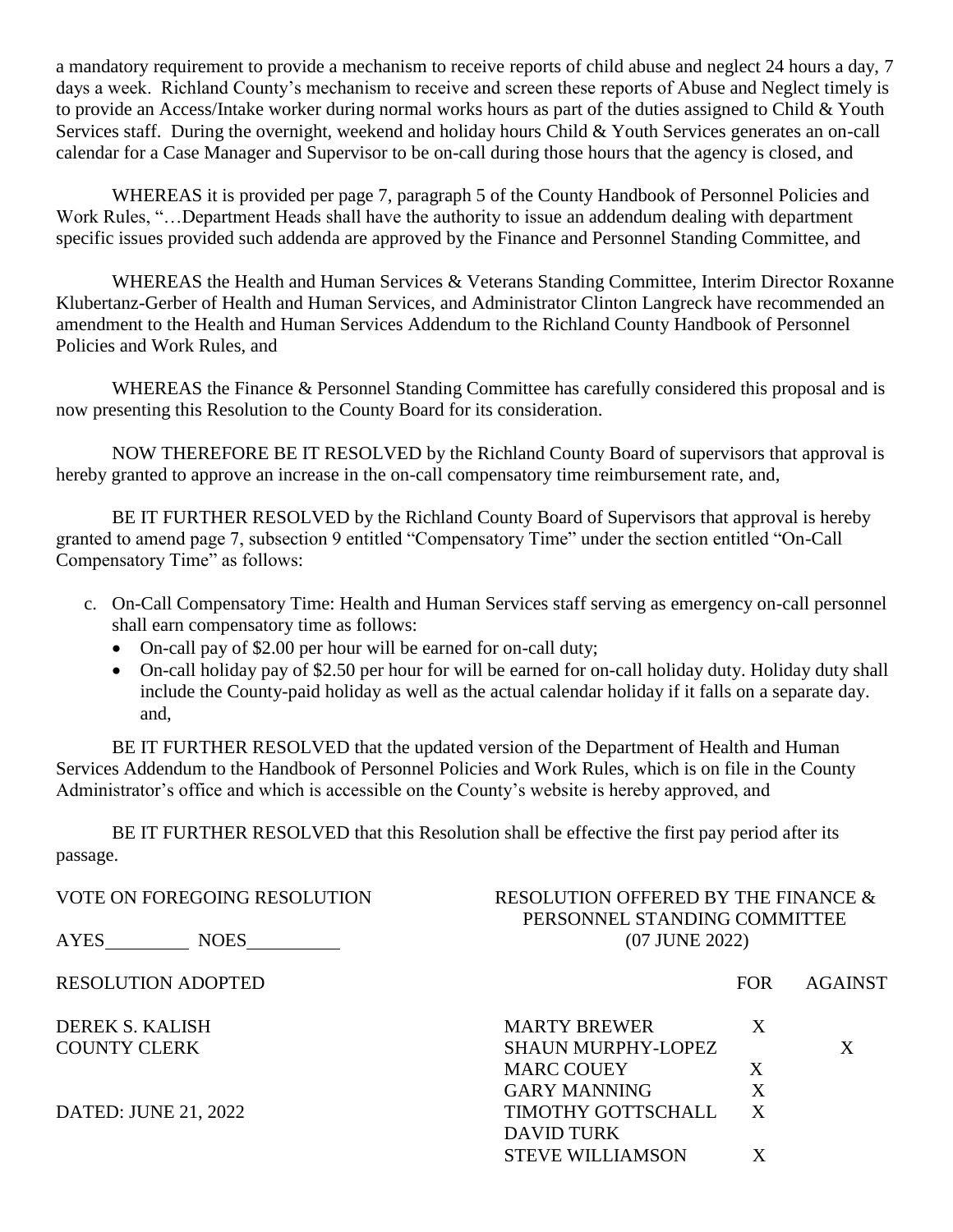| MELISSA LUCK        |  |
|---------------------|--|
| <b>STEVE CARROW</b> |  |

Resolution No. 22 – 61 to approve the use of American Rescue Plan Act (ARPA) funds set aside for public health to hire a consultant to assist with the development of the Community Health Needs Assessment (CHNA)/Community Health Improvement Plan(CHIP) was read by Deputy County Clerk Hege. Motion by Carrow, second by Rudersdorf that Resolution No. 22 – 61 be adopted. Brief discussion ensued. Voice vote taken, with 1 nay vote given, the motion carried and resolution declared adopted.

### **RESOLUTION NO. 22 - 61**

A Resolution To Approve The Use Of American Rescue Plan Act (ARPA) Funds Set Aside For Public Health To Hire A Consultant To Assist With The Development Of The Community Health Needs Assessment (CHNA)/ Community Health Improvement Plan(CHIP).

WHEREAS the American Rescue Plan Act was signed into law by President Biden on March 11, 2021, as a new federal COVID-relief package which includes direct funding to counties through the U.S. Treasury Department in order to improve the safety, health and opportunity for all within our communities, with a focus on those most harmed by COVID-19, and

WHEREAS the Richland County Finance and Personnel Standing Committee has approved an apportionment of up to \$3,350,999 in County ARPA funds and 10% of that allocation has been designated to support Public Health response efforts to decrease the spread in response to the COVID-19 pandemic, and

WHEREAS the Health and Human Services & Veterans Standing Committee, Interim Director Roxanne Klubertanz-Gerber of Health and Human Services, and Administrator Clinton Langreck have recommended the use of up to \$41,000 in ARPA Funds allocated to Public Health to contract with the Wisconsin Community Health Alliance, LLC to spearhead the required CHNA/CHIP Project, and

WHEREAS the Finance & Personnel Standing Committee has carefully considered this proposal and is now presenting this Resolution to the County Board for its consideration.

NOW THEREFORE BE IT RESOLVED by the Richland County Board of supervisors that approval is hereby granted to approve the use of up to \$41,000 in ARPA Funds allocated to Public Health to contract with the Wisconsin Community Health Alliance, LLC to spearhead the required CHNA/CHIP Project, and,

BE IT FURTHER RESOLVED that this Resolution shall be effective upon its passage and publication.

| VOTE ON FOREGOING RESOLUTION | RESOLUTION OFFERED BY THE FINANCE &<br>PERSONNEL STANDING COMMITTEE |              |                |
|------------------------------|---------------------------------------------------------------------|--------------|----------------|
| AYES<br><b>NOES</b>          | (07 JUNE 2022)                                                      |              |                |
| <b>RESOLUTION ADOPTED</b>    | <b>FOR</b>                                                          |              | <b>AGAINST</b> |
| <b>DEREK S. KALISH</b>       | <b>MARTY BREWER</b>                                                 | X            |                |
| <b>COUNTY CLERK</b>          | <b>SHAUN MURPHY-LOPEZ</b>                                           | X            |                |
|                              | <b>MARC COUEY</b>                                                   | X            |                |
|                              | GARY MANNING                                                        | $\mathbf{X}$ |                |
| DATED: JUNE 21, 2022         | TIMOTHY GOTTSCHALL                                                  | X            |                |
|                              | DAVID TURK                                                          |              |                |
|                              | <b>STEVE WILLIAMSON</b>                                             | X            |                |
|                              | <b>MELISSA LUCK</b>                                                 | X            |                |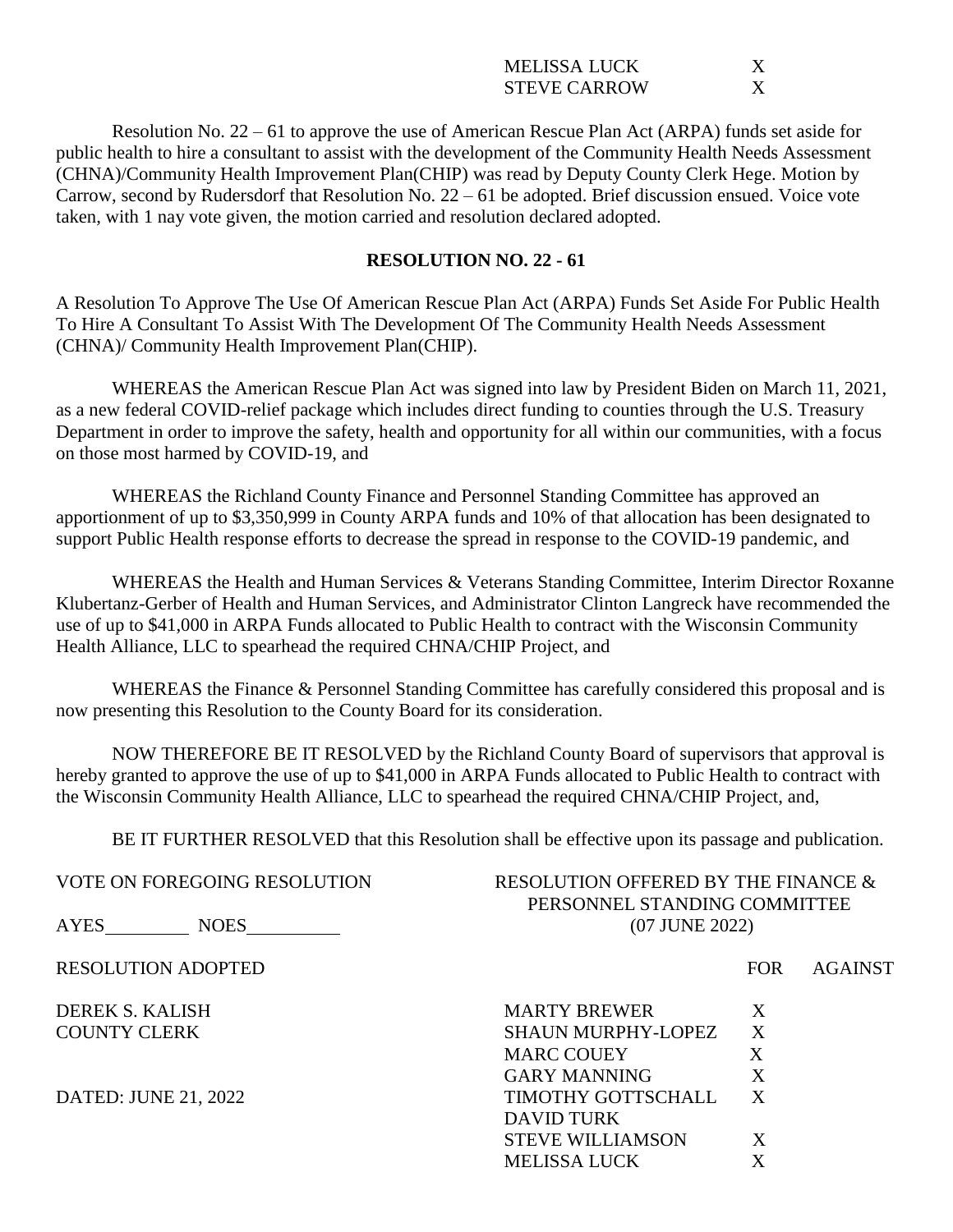#### STEVE CARROW X

Resolution No. 22 – 62 approving an amendment to one 2022 contract for the Department of Health and Human Services was read by Deputy County Clerk Hege. Motion by Rudersdorf, second by Glasbrenner that Resolution No. 22 – 62 be adopted. The motion carried and resolution declared adopted.

### **RESOLUTION NO. 22 - 62**

A Resolution Approving An Amendment To One 2022 Contract For The Department Of Health And Human Services.

WHEREAS the Health and Human Services & Veterans Standing Committee and the Interim Director of the Health and Human Services Department, Ms. Roxanne Klubertanz-Gerber, have recommended amendment to one 2022 contract, and

WHEREAS it is provided in Rule 14 of the Rules of the Board that any contract by the Department of Health and Human Services Department which involves the expenditure of \$50,000 or more at any one time or within the course of one year must be approved by the County Board, and

WHEREAS the Health and Human Services & Veterans Standing Committee has carefully considered this matter and is now presenting this Resolution to the County Board for its consideration.

NOW THEREFORE BE IT RESOLVED by the Richland County Board of Supervisors that approval is hereby granted for the following amendment to the following 2022 contract:

With Shay Rehabilitation & Psychological Services, Inc. dba Kickapoo Counseling of Westby, with the original contract being for \$100,000, amended to \$300,000, due to an increased need for counseling services provided to Comprehensive Community Services (CCS) consumers being served by the Behavioral Health Services Unit;

BE IT FURTHER RESOLVED that the Health and Human Services & Veterans Standing Committee is hereby authorized to amend the above contracts by not more than 15%, and

BE IT FURTHER RESOLVED that the Interim Director of the Health and Human Services Board is hereby authorized to sign the above contracts on behalf of the County in accordance with this Resolution, and

BE IT FURTHER RESOLVED that this Resolution shall be effective immediately upon its passage and publication.

## VOTE ON FOREGOING RESOLUTION RESOLUTION OFFERED BY COUNTY BOARD MEMBERS OF THE HEALTH & HUMAN SERVICES & VETERANS STANDING COMMITTEE (12 MAY 2022)

AYES \_\_\_\_\_\_\_\_\_\_\_NOES \_\_\_\_\_\_\_\_\_\_\_

RESOLUTION ADOPTED FOR AGAINST

DEREK S. KALISH INGRID GLASBRENNER X COUNTY CLERK KERRY SEVERSON X DANIELLE RUDERSDORF X DATED: JUNE 21, 2022 TIMOTHY GOTTSCHALL X KEN RYNES X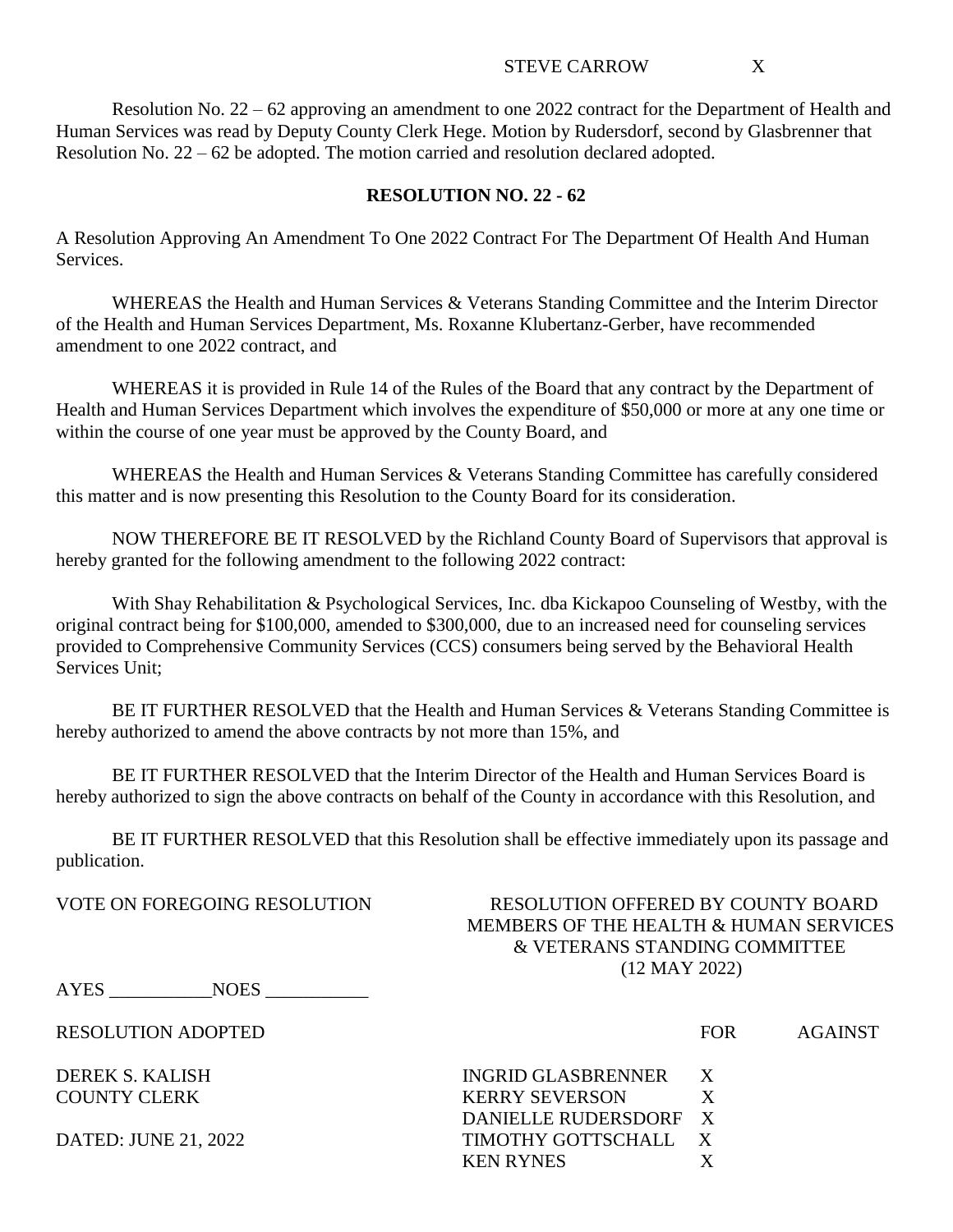Resolution No. 22 – 63 a resolution approving a change order to repair the Courthouse roof was read by Deputy County Clerk Hege. Motion by Carrow, second by Fleming that Resolution No. 22 – 63 be adopted. County Administrator Langreck gave a brief explanation of additions to the project. The motion carried and resolution declared adopted.

## **RESOLUTION NO. 22 - 63**

A Resolution Approving A Change Order To Repair The Courthouse Roof.

WHEREAS Richland County Board of Supervisors Resolution No. 21-131 approved replacing the historic courthouse roof to the bid of Interstate Roofing and Waterproofing, Inc. of Onalaska WI, in the amount of \$272,000 for necessary roof deck repairs and complete replacement of existing tiles with asphalt shingles, and,

WHEREAS, under the same resolution, the County Administrator was granted a limited authorization of up to \$15,000 in contingency expenses for the project; and

WHEREAS, while addressing our deficiencies with the Historic Courthouse roof, our contractors and staff uncovered some rapidly deteriorating spots on the connecting flat roof of the causeway and flat roof over the new jail addition of the courthouse, and

WHEREAS, Interstate Roofing and Waterproofing was asked to submit a proposal to address the necessary resurfacing and patching of the roof, and

WHEREAS, our roofing consultant Russel Mohns, of Specialty Engineering Group LLC has reviewed and approved on the proposal form Interstate.

NOW THEREFORE BE IT RESOLVED by the Richland County Board of Supervisors that approval is hereby given for a change order to the bid of Interstate Roofing and Waterproofing, Inc. of Onalaska WI, in the following amount of \$72,200 for necessary resurfacing and patching, and

BE IT FURTHER RESOLVED that funding for the project shall be covered through American Rescue Plan Act funds, and

BE IT FURTHER RESOLVED that the County Administrator shall have authority to enter into any necessary contract amendments with Interstate Roofing and Waterproofing, Inc. of Onalaska WI and has authorization of up to \$5,000 in contingency expenses for the project; and

BE IT FURTHER RESOLVED that this Resolution shall be effective immediately upon its passage and publication.

VOTE ON FOREGOING RESOLUTION RESOLUTION OFFERED BY THE FINANCE AYES NOES NOES AND PERSONNEL STANDING COMMITTEE (07 JUNE 2022)

> MARTY BREWER X SHAUN MURPHY-LOPEZ X

FOR AGAINST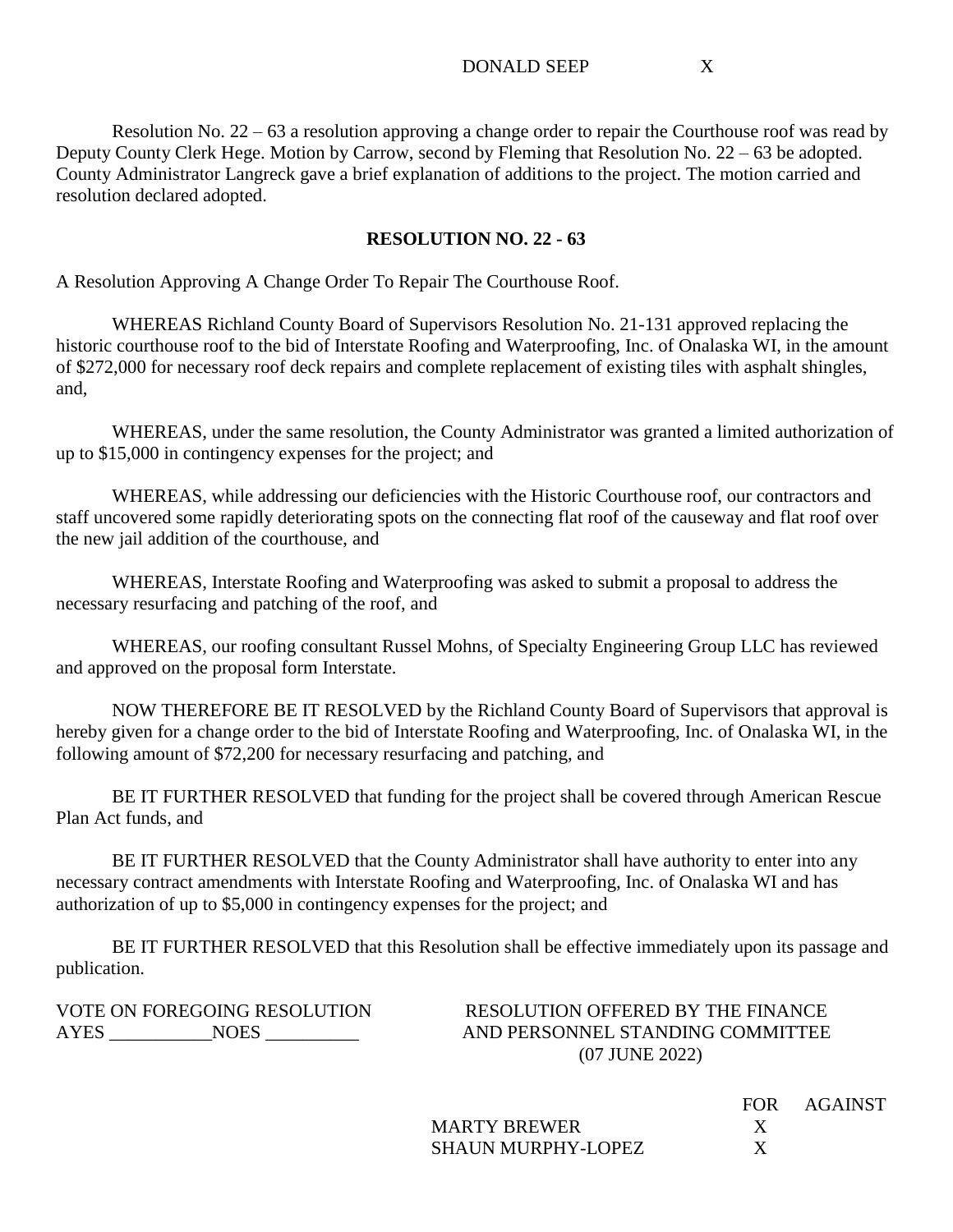| <b>STEVE CARROW</b>      |   |
|--------------------------|---|
| <b>MELISSA LUCK</b>      | X |
| <b>TIMOTHY GOTSCHALL</b> | X |
| DAVID TURK               |   |
| <b>STEVE WILLIAMSON</b>  | X |
| <b>MARC COUEY</b>        | X |
| <b>GARY MANNING</b>      | Y |
|                          |   |

### DEREK S. KALISH COUNTY CLERK

#### DATED: JUNE 21, 2022

Resolution No. 22 – 64 adopting amendments to the Richland County Body Structure document. was read by Deputy County Clerk Hege. Motion by Turk, second by Manning that Resolution No. 22 – 64 be adopted. The motion carried and resolution declared adopted.

#### **RESOLUTION NO. 22 - 64**

A Resolution Adopting Amendments To The Richland County Body Structure Document.

WHEREAS, an amendment to Richland County Body (Committee) Structure Document is recommended by the Rules and Strategic Planning Standing Committee to add the Court Security Committee, remove responsibility from the Public Safety and Public Works Standing Committees for security of court facilities, and add financial monitoring responsibility to the Fair, Recycling, and Parks Standing Committee; and

NOW THEREFORE BE IT RESOLVED by the Richland County Board of Supervisors the Richland County Body Structure Document is amended reflecting proposed changes to the Court Security Committee; Public Safety Standing Committee; Public Works Standing Committee; and Fair, Recycling, and Parks Standing Committee; and

BE IT FURTHER RESOLVED that a copy of the Body Structure Document shall be made available in the Richland County Administrator's Office and on the Richland County website, and

BE IT FURTHER RESOLVED that this Resolution shall be effective immediately upon its passage and publication:

## VOTE ON FOREGOING RESOLUTION RESOLUTION OFFERED BY RULES AND STRATEGIC PLANNING STANDING COMMITTEE

| AYES<br><b>NOES</b>       |                            |            |                |
|---------------------------|----------------------------|------------|----------------|
| (02 JUNE 2022)            |                            | <b>FOR</b> | <b>AGAINST</b> |
|                           | <b>SHAUN MURPHY-LOPEZ</b>  | X          |                |
|                           | <b>MARTY BREWER</b>        | X          |                |
| <b>RESOLUTION ADOPTED</b> | <b>DONALD SEEP</b>         |            |                |
|                           | <b>INGRID GLASBRENNER</b>  | X          |                |
| <b>DEREK S. KALISH</b>    | <b>DANIELLE RUDERSDORF</b> | X          |                |
| <b>COUNTY CLERK</b>       | <b>LINDA GENTES</b>        | X          |                |
|                           | <b>CHAD COSGROVE</b>       | X          |                |
|                           | <b>BOB FRANK</b>           | X          |                |
|                           | <b>JULIE FLEMING</b>       | X          |                |
| DATED: JUNE 21, 2022      |                            |            |                |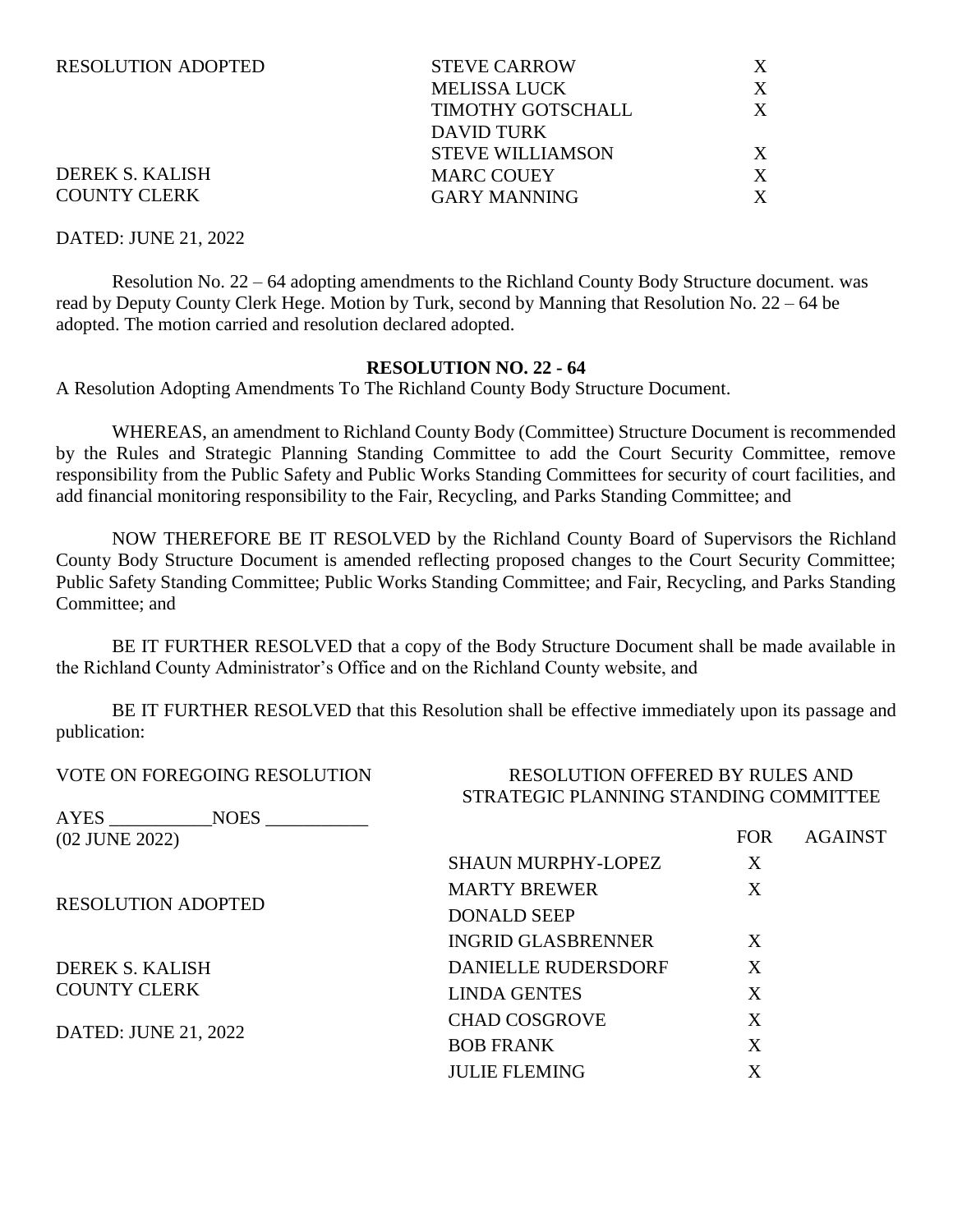Resolution No. 22 – 65 adopting amendments to the Richland County Policy on Authority Of Management, Roles of Members and Chairs Of Committees, Boards And Commissions. was read by Deputy County Clerk Hege. Motion by McKee, second by Couey that Resolution No. 22 – 65 be adopted. The motion carried and resolution declared adopted.

### **RESOLUTION NO. 22 - 65**

A Resolution Adopting Amendments To The Richland County Policy On Authority Of Management, Roles Of Members And Chairs Of Committees, Boards And Commissions.

WHEREAS, amendments to the Richland County Policy on Authority of Management, Roles of Members and Chairs of Committees, Boards and Commissions are recommended by the Rules and Strategic Planning Standing Committee to change the policy name to "Defining County Leadership Roles"; and

WHEREAS, the Rules and Strategic Planning Standing Committee also recommends making changes to the policy to include the current practice of the County Board Chair participating as a member on the Southwest Wisconsin Workforce Development Board, Tax Incremental District Review Boards, and on Local Area Technical Colleges, Board Appointment Committees for Western Technical College, Southwest Wisconsin Technical College, and Madison Area Technical College.

NOW THEREFORE BE IT RESOLVED by the Richland County Board of Supervisors the Richland County Policy on Authority of Management, Roles of Members and Chairs of Committees, Boards and Commissions is amended to reflect proposed changes in policy title and added membership duties to the County Board Chair; and

BE IT FURTHER RESOLVED that a copy of the policy shall be made available in the Richland County Administrator's Office and on the Richland County website; and

BE IT FURTHER RESOLVED that this Resolution shall be effective immediately upon its passage and publication.

VOTE ON FOREGOING RESOLUTION RESOLUTION OFFERED BY RULES & STRATEGIC PLANNING STANDING COMMITTEE (02 JUNE 2022)

AYES NOES

RESOLUTION ADOPTED DEREK S. KALISH COUNTY CLERK DATED: JUNE 21, 2022 FOR AGAINST SHAUN MURPHY-LOPEZ X MARTY BREWER X DONALD SEEP INGRID GLASBRENNER X DANIELLE RUDERSDORF X LINDA GENTES X CHAD COSGROVE X BOB FRANK X JULIE FLEMING X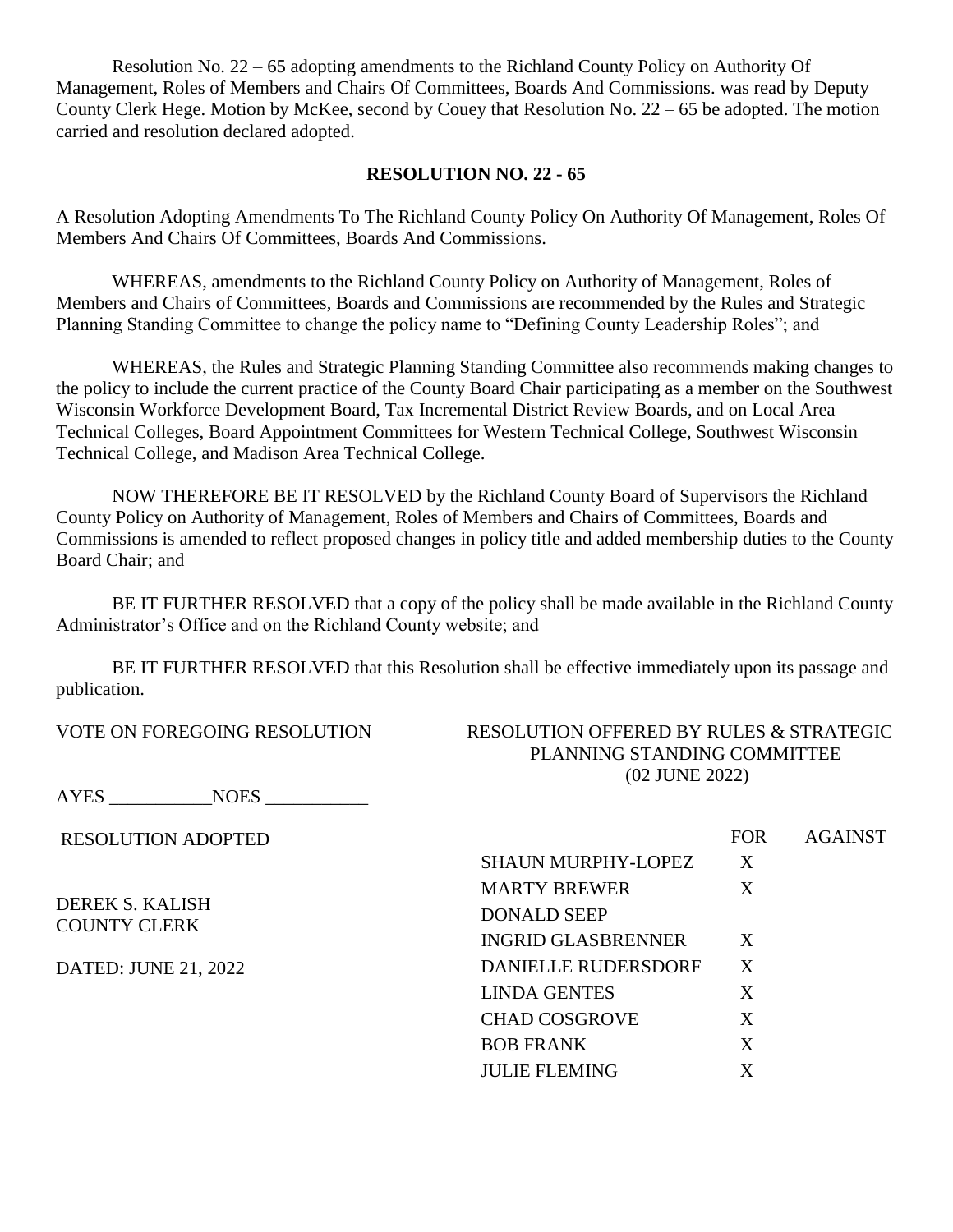Resolution No. 22 – 66 adopting amendments to the Richland County Policy Establishment (Policy) was read by Deputy County Clerk Hege. Motion by Rynes, second by Manning that Resolution No. 22 – 66 be adopted. Discussion ensued. Motion by Glasbrenner, second by Murphy-Lopez to ament page 4, section D of the Policy of Richland County to include a change to page 4 of 6, para d (iii) to include "...notification given to the County Board…". Discussion continued. Voice vote taken to accept the amendment, finding all in favor, amendment was accepted. Discussion continued. Roll call vote to accept the amended resolution was taken. Ayes: Carrow, Murphy-Lopez, Brewer, Seep, McKee, Rynes, Luck, Manning, Glasbrenner, Rudersdorf, Gentes, Turk, Cosgrove, Couey, Fleming, Voyce, McGuire. Nays: Severson. With 17 ayes and 1 nay, the motion carried and the amended resolution declared adopted.

## **RESOLUTION NO. 22 - 66**

A Resolution Adopting Amendments To The Richland County Policy Establishment (Policy).

WHEREAS, amendments to Richland County Policy Establishment are recommended by the Rules and Strategic Planning Standing Committee to expand the purpose of the policy, expand the authority of policy sponsoring committee, boards and commissions and expand the responsibilities of administrative staff serving as policy custodians; and

WHEREAS, the proposed changes further facilitate progression of leading by policy and disseminating authorities to the Richland County's policy-sponsoring committee, boards, commissions and staff.

NOW THEREFORE BE IT RESOLVED by the Richland County Board of Supervisors the Richland County Board Policy Establishment is amended to reflect proposed changes to the policy purpose, authorities of committees, board and responsibilities of the policy custodians; and

BE IT FURTHER RESOLVED that a copy of the policy shall be made available in the Richland County Administrator's Office and on the Richland County website; and

BE IT FURTHER RESOLVED that this Resolution shall be effective immediately upon its passage and publication.

| VOTE ON FOREGOING RESOLUTION           | RESOLUTION OFFERED BY THE RULES &                       |                  |                |
|----------------------------------------|---------------------------------------------------------|------------------|----------------|
| AYES NOES                              | STRATEGIC PLANNING STANDING COMMITTEE<br>(02 JUNE 2022) |                  |                |
| <b>RESOLUTION ADOPTED</b>              |                                                         | <b>FOR</b>       | <b>AGAINST</b> |
|                                        | <b>SHAUN MURPHY-LOPEZ</b>                               | X                |                |
| DEREK S. KALISH<br><b>COUNTY CLERK</b> | <b>MARTY BREWER</b>                                     | X                |                |
|                                        | <b>DONALD SEEP</b>                                      |                  |                |
|                                        | <b>INGRID GLASBRENNER</b>                               | X                |                |
| DATED: JUNE 21, 2022                   | DANIELLE RUDERSDORF                                     | $\boldsymbol{X}$ |                |
|                                        | <b>LINDA GENTES</b>                                     | X                |                |
|                                        | <b>CHAD COSGROVE</b>                                    | X                |                |
|                                        | <b>BOB FRANK</b>                                        | X                |                |
|                                        | <b>JULIE FLEMING</b>                                    | X                |                |
|                                        |                                                         |                  |                |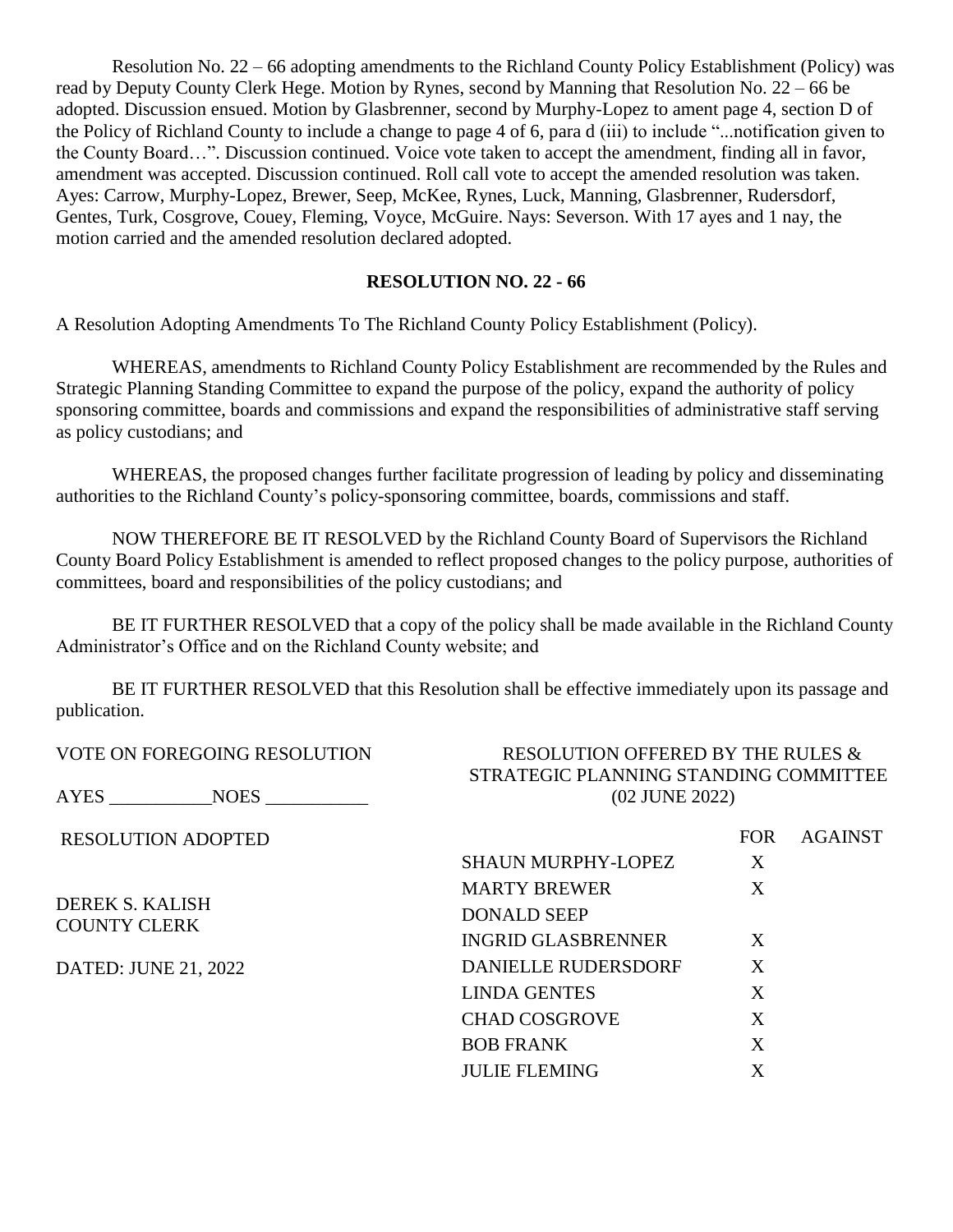Resolution No. 22 – 67 establishing a policy for the expenditure of remaining funds from American Rescue Plan Act funds was read by Deputy County Clerk Hege. Motion by McKee, second by Turk that Resolution No. 22 – 67 be adopted. The motion carried and resolution declared adopted.

### **RESOLUTION NO. 22 - 67**

A Resolution Establishing A Policy For The Expenditure Of Remaining Funds From American Rescue Plan Act Funds.

WHEREAS, The Richland County Finance and Personnel Committee initially adopted appropriations of the ARPA Funds into 10% Public Health Response, 10% Negative Economic Impacts, 10% Premium Pay for Essential Workers, 20% Water Sewer Broadband Infrastructure and 50% for Lost Revenues; and

WHEREAS the Finance and Personnel Standing Committee and County Administrator Clinton Langreck propose that the Richland County Board to adopt a Policy on Expenditure of Remaining America Rescue Plan Act.

NOW THEREFORE BE IT RESOLVED by the Richland County Board of Supervisors the "Coronavirus Local Fiscal Recovery Fund" (established under the American Rescue Plan Act, and referred to as "ARPA Funds" Policy is hereby adopted, and

BE IT FURTHER RESOLVED that a copy of the policy shall be made available in the Richland County Administrator's Office and on the Richland County website; and

BE IT FURTHER RESOLVED that expenditures related to Rule#14 regarding equipment purchase and contract expenditures are approved by adoption of this policy. As long as the expenditure is used on the desired purpose by resolution and within the apportioned amount authorized by the policy, or amended by the Finance and Personnel Committee, additional resolution is not required by the County Board; and

BE IT FURTHER RESOLVED that expenditures qualifying as 'public works projects' as defined through County Board Rule #14 and Wisconsin State Statute 59.52(29) will return for resolution by the County Board to ensure compliance; and

BE IT FURTHER RESOLVED that this Resolution shall be effective immediately upon its passage and publication.

| <b>VOTE ON FOREGOING RESOLUTION</b><br><b>AYES</b><br><b>NOES</b> | <b>RESOLUTION OFFERED BY THE FINANCE</b><br>AND PERSONNEL STANDING COMMITTEE<br>(07 JUNE 2022) |            |                |
|-------------------------------------------------------------------|------------------------------------------------------------------------------------------------|------------|----------------|
| <b>RESOLUTION ADOPTED</b>                                         |                                                                                                | <b>FOR</b> | <b>AGAINST</b> |
|                                                                   | <b>MARTY BREWER</b>                                                                            | X          |                |
|                                                                   | <b>SHAUN MURPHY-LOPEZ</b>                                                                      | X          |                |
|                                                                   | <b>STEVE CARROW</b>                                                                            | X          |                |
| DEREK S. KALISH                                                   | <b>MELISSA LUCK</b>                                                                            | X          |                |
|                                                                   | TIMOTHY GOTSCHALL                                                                              | X          |                |
| <b>COUNTY CLERK</b>                                               | <b>DAVID TURK</b>                                                                              |            |                |
|                                                                   | <b>STEVE WILLIAMSON</b>                                                                        | X          |                |
| DATED: JUNE 21, 2022                                              | <b>MARC COUEY</b>                                                                              | X          |                |
|                                                                   | <b>GARY MANNING</b>                                                                            | X          |                |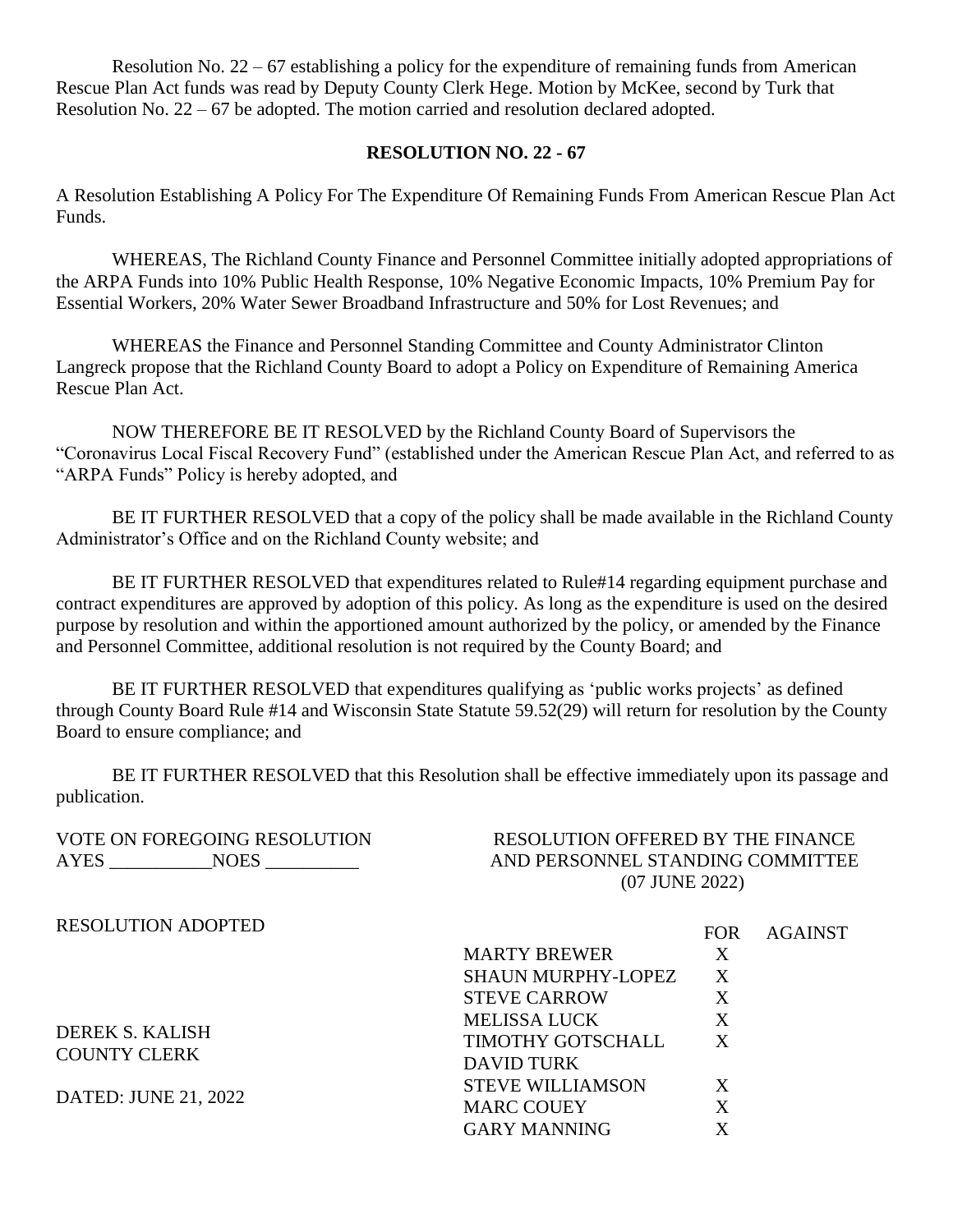Resolution No. 22 – 68 amending the Richland County Employee Handbook was read by Deputy County Clerk Hege. Motion by Couey, second by Rudersdorf that Resolution No. 22 – 68 be adopted. The motion carried and resolution declared adopted.

### **RESOLUTION NO. 22 – 68**

A Resolution Amending The Richland County Employee Handbook.

WHEREAS Administrator Langreck has made recommendation to the Finance and Personnel Committee to consider several recommended amendments, and

WHEREAS, these changes have been reviewed by the Finance and Personnel Committee now has taken action to recommend these changes, and

NOW THEREFORE BE IT RESOLVED by the Richland County Board of Supervisors that these policies changes are hereby adopted:

- 1. COMPENSATION AND FRINGE BENEFITS 8. Bereavement Leave: Changes regarding qualified family members
- 2. COMPENSATION AND FRINGE BENEFITS 11. Sick Leave: Changes regarding increments of time and defining Family Medical Leave
- 3. COMPENSATION AND FRINGE BENEFITS 16. Military Leave: Changes regarding paperwork requirements
- 4. HIRING AND EMPLOYMENT CONSIDERATIONS 1. Hiring for Long-Term Vacancies: a. & c. Changes regarding authority
- 5. MISCELLANEOUS PERSONNEL PROVISIONS 15. Training Opportunities: Changes regarding out of state training

BE IT FURTHER RESOLVED that these amended policies are available at the Richland County Clerk and Administrator office and will be available on the Richland County website, and

BE IT FURTHER RESOLVED that Richland County Employees will be made aware of these changes through their department management, and

BE IT FURTHER RESOLVED that this Resolution shall be effective 21 June 2022.

VOTE ON FOREGOING RESOLUTION RESOLUTION OFFERED BY THE FINANCE & PERSONNEL STANDING COMMITTEE AYES NOES NOES (07 JUNE 2022) RESOLUTION ADOPTED FOR AGAINST DEREK S. KALISH MARTY BREWER X COUNTY CLERK SHAUN MURPHY-LOPEZ X MARC COUEY X GARY MANNING X DATED: JUNE 21, 2022 TIMOTHY GOTTSCHALL X DAVID TURK

STEVE WILLIAMSON X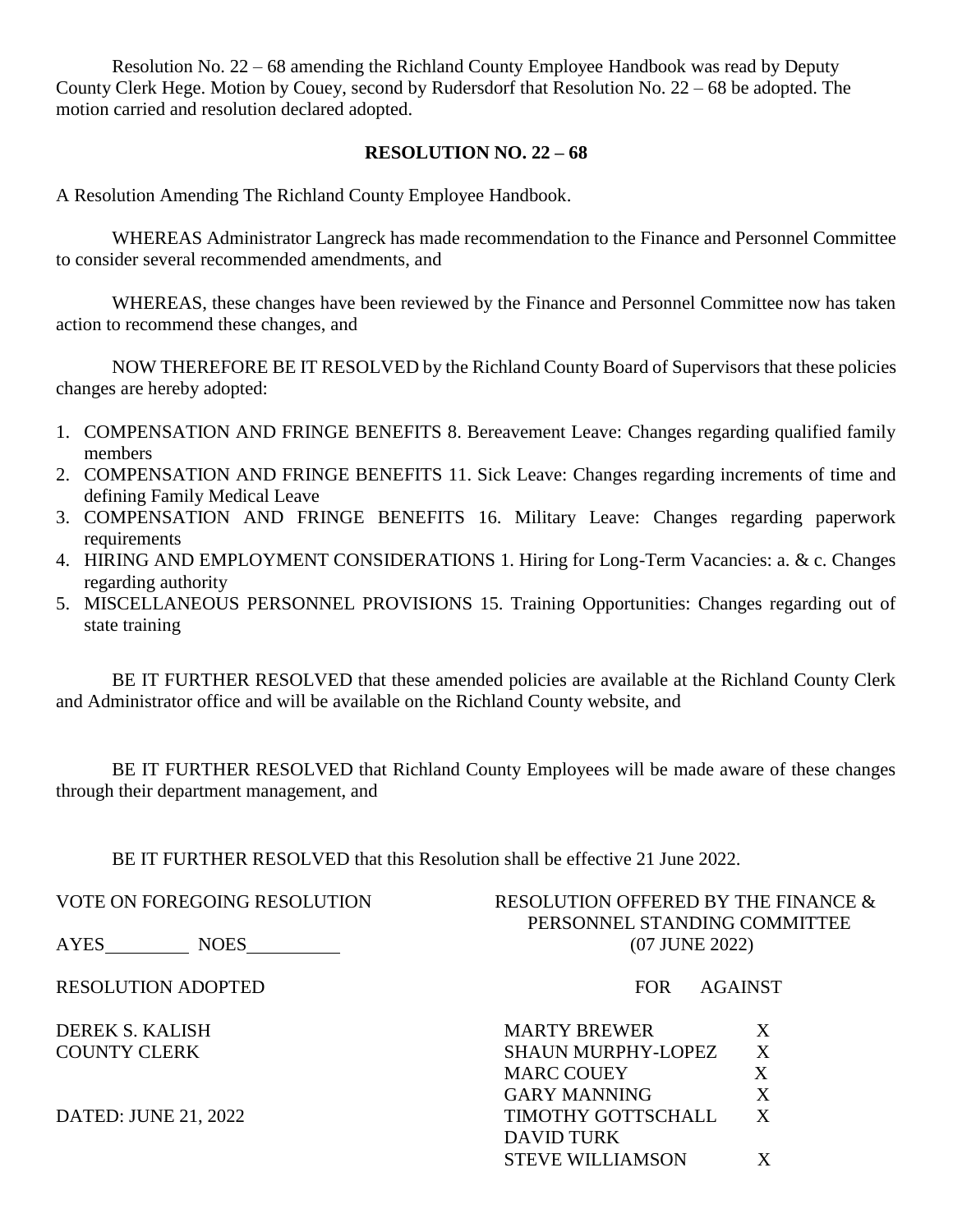| MELISSA LUCK        |  |
|---------------------|--|
| <b>STEVE CARROW</b> |  |

Resolution No. 22 – 69 updating the county's Civil Rights Compliance Plan and Letter Of Assurance was read by Deputy County Clerk Hege. Motion by Rudersdorf, second by Fleming that Resolution No. 22 – 69 be adopted. The motion carried and resolution declared adopted.

### **RESOLUTION NO. 22 - 69**

A Resolution Updating The County's Civil Rights Compliance Plan And Letter Of Assurance.

WHEREAS, as a condition of being eligible to receive Federal funds, the County is required to review and update every four years its Civil Rights Compliance Plan, and

WHEREAS various department heads have conducted this review and update, with assistance from Southwest Wisconsin Regional Planning Commission, and a new Civil Rights Compliance Plan and a Letter of Assurance has been presented to the Rules and Strategic Planning Standing Committee, and

WHEREAS Richland County employs more than 50 people and receives more than \$50,000 in funding from the Wisconsin Department of Health Services, the Wisconsin Department of Children and Families, and the Wisconsin Department of Workforce Development, and

WHEREAS the Rules and Strategic Planning Standing Committee has carefully studied this matter and is now presenting this Resolution to the County Board for its consideration.

NOW, THEREFORE, BE IT RESOLVED by the Richland County Board of Supervisors that the updated County Civil Rights Compliance Plan and Letter of Assurance, which covers 2018, 2019 and 2021 and which is on file in the Richland County Administrator's Office, is hereby adopted and it shall be followed in all respects by all County officers, employees and departments at all times, and

BE IT FURTHER RESOLVED that each County department shall do the following:

- (a) Permanently post the documents entitled "Equal Opportunity Policy And Limited English Proficiency Policy" where they may be viewed by clients and applicants for services;
- (b) Comply with the anti-discrimination provisions of the Plan in the delivery of services;
- (c) Be responsible for distribution of Service Delivery Complaint forms to clients and employees;
- (d) Ensure that all employees are aware that: any complaints regarding service delivery must go through the County's Equal Opportunity Coordinator, who is currently the County Administrator, Clinton Langreck, and that information about the County's discrimination complaint resolution process is available upon request from the County's Equal Opportunity Coordinator, and

BE IT FURTHER RESOLVED that the County Board Chair and the County Administrator are hereby authorized to sign on behalf of the County such documents as may be necessary to carry out this Resolution, and

BE IT FURTHER RESOLVED that the County Administrator shall provide all new employees of the County a copy of the documents entitled "Equal Opportunity Policy And Limited English Proficiency Policy", and

BE IT FURTHER RESOLVED that this Resolution shall be effective immediately upon its passage and publication.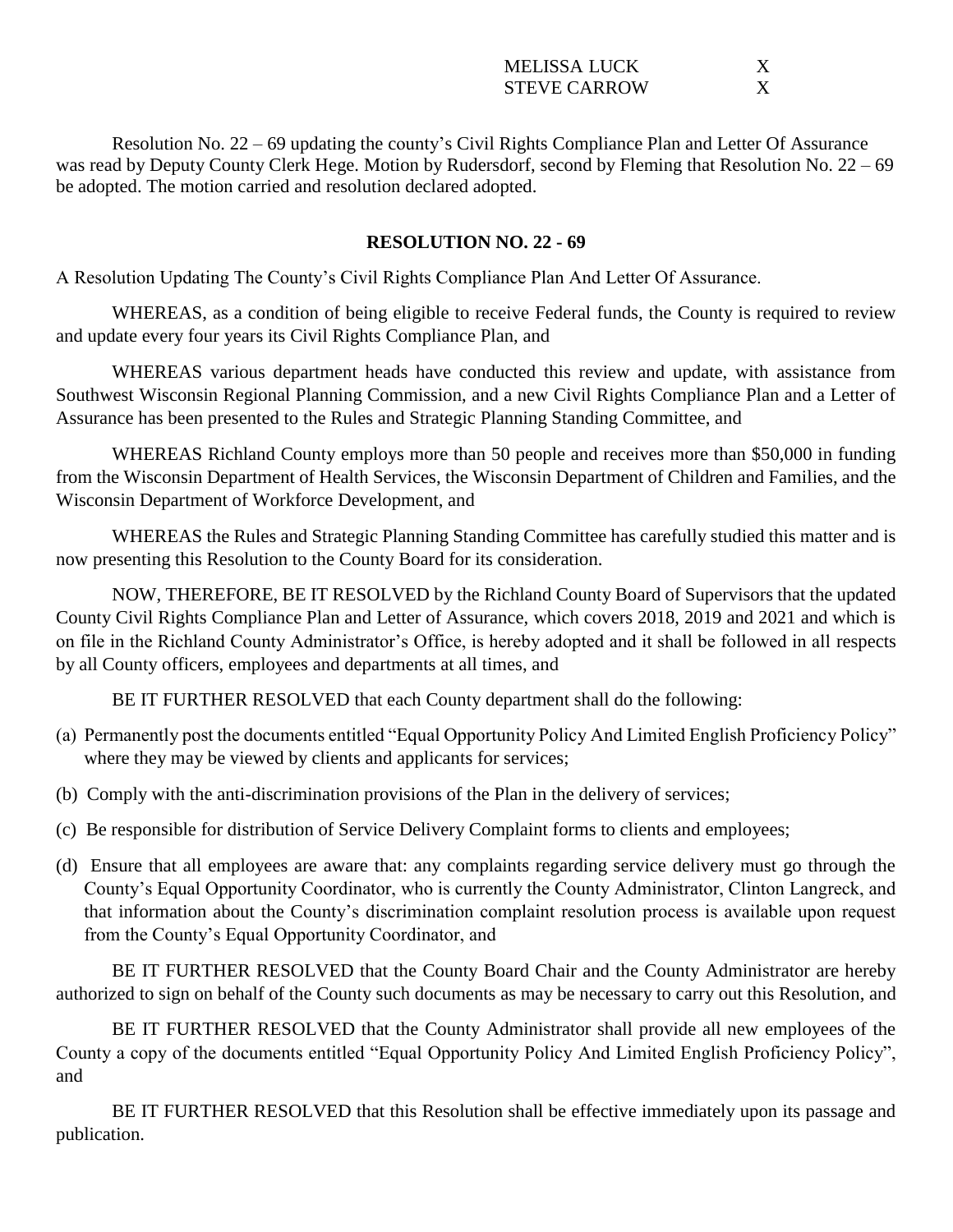## VOTE ON FOREGOING RESOLUTION RESOLUTION OFFERED BY THE RULES AND STRATEGIC PLANNING STANDING COMMITTEE AYES NOES (02 JUNE 2022)

RESOLUTION ADOPTED FOR AGAINST

SHAUN MURPHY-LOPEZ X MARTY BREWER X DEREK S. KALISH INGRID GLASBRNNER X COUNTY CLERK LINDA GENTES X CHAD COSGROVE X DATED: JUNE 21, 2022 MELVIN FRANK X DANIELLE RUDERDORF X JULIE FLEMING X DONALD SEEP

Resolution No. 22 – 70 adopting a Government Services Building - Facility Policy was read by Deputy County Clerk Hege. Motion by Couey, second by Cosgrove that Resolution No. 22 – 70 be adopted. The motion carried and resolution declared adopted.

## **RESOLUTION NO. 22 - 70**

A Resolution Adopting A Government Services Building - Facility Policy.

WHEREAS, a Government Services Building - Facility Policy is recommended by the Public Works Standing Committee for the purpose of establishing a set of rules and procedures to safely maintain and protect a valued county facility that provides a safe and secure environment for public engagement and the delivery of public services; and

WHEREAS, adoption of the policy further facilitates progression of the County Board to lead by policy and disseminates authorities to the Richland County's policy-sponsoring committee (Public Works Standing Committee) and staff.

NOW THEREFORE BE IT RESOLVED by the Richland County Board of Supervisors the Richland County Board Government Services Building - Facility Policy is adopted; and

BE IT FURTHER RESOLVED that a copy of the policy shall be made available in the Richland County Administrator's Office and on the Richland County website; and

BE IT FURTHER RESOLVED that this Resolution shall be effective immediately upon its passage and publication.

AYES NOES NOES (09 JUNE 2022)

VOTE ON FOREGOING RESOLUTION RESOLUTION OFFERED BY THE PUBLIC WORKS STANDING COMMITTEE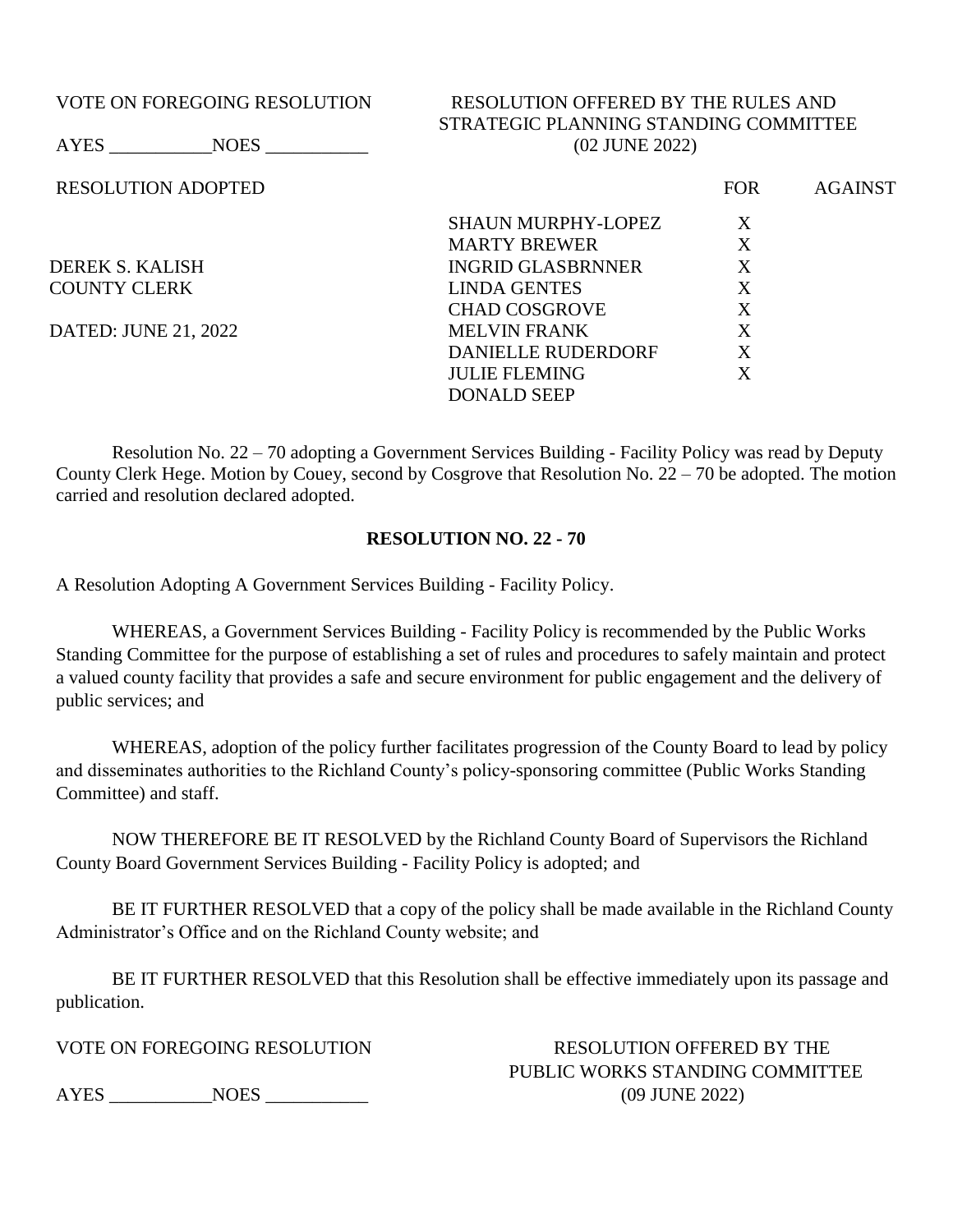#### RESOLUTION ADOPTED

DEREK S. KALISH COUNTY CLERK

DATED: JUNE 21, 2022

|                         |   | FOR AGAINST |
|-------------------------|---|-------------|
| <b>STEVE WILLIAMSON</b> | X |             |
| RICHARD MCKEE           | X |             |
| <b>MARC COUEY</b>       | X |             |
| CHAD M. COSGROVE        | X |             |
| <b>GARY MANNING</b>     |   |             |
| <b>STEVE CARROW</b>     | X |             |
| <b>JULIE FLEMING</b>    |   |             |
| <b>DAN MCGUIRE</b>      | X |             |

Resolution No. 22 – 71 imploring the State of Wisconsin to increase state shared revenues and state highway aids for Richland County was read by Deputy County Clerk Hege. Motion by Cosgrove, second by Seep that Resolution No.  $22 - 71$  be adopted. The motion carried and resolution declared adopted

## **RESOLUTION NO. 22 - 71**

A Resolution Imploring The State Of Wisconsin To Increase State Shared Revenues And State Highway Aids For Richland County.

WHEREAS annual state shared revenues from the State of Wisconsin to Richland County have dropped 10% between 2001 and 2021 from \$1.36 million in 2001 to \$1.22 million in 2021, and

WHEREAS, the Consumer Price Index shows that prices increased 43% between 2001 and 2021, and

WHEREAS, if Richland County's state shared revenues had kept pace with inflation, the annual amount of state shared revenue in 2021 would have been \$2.1 million, and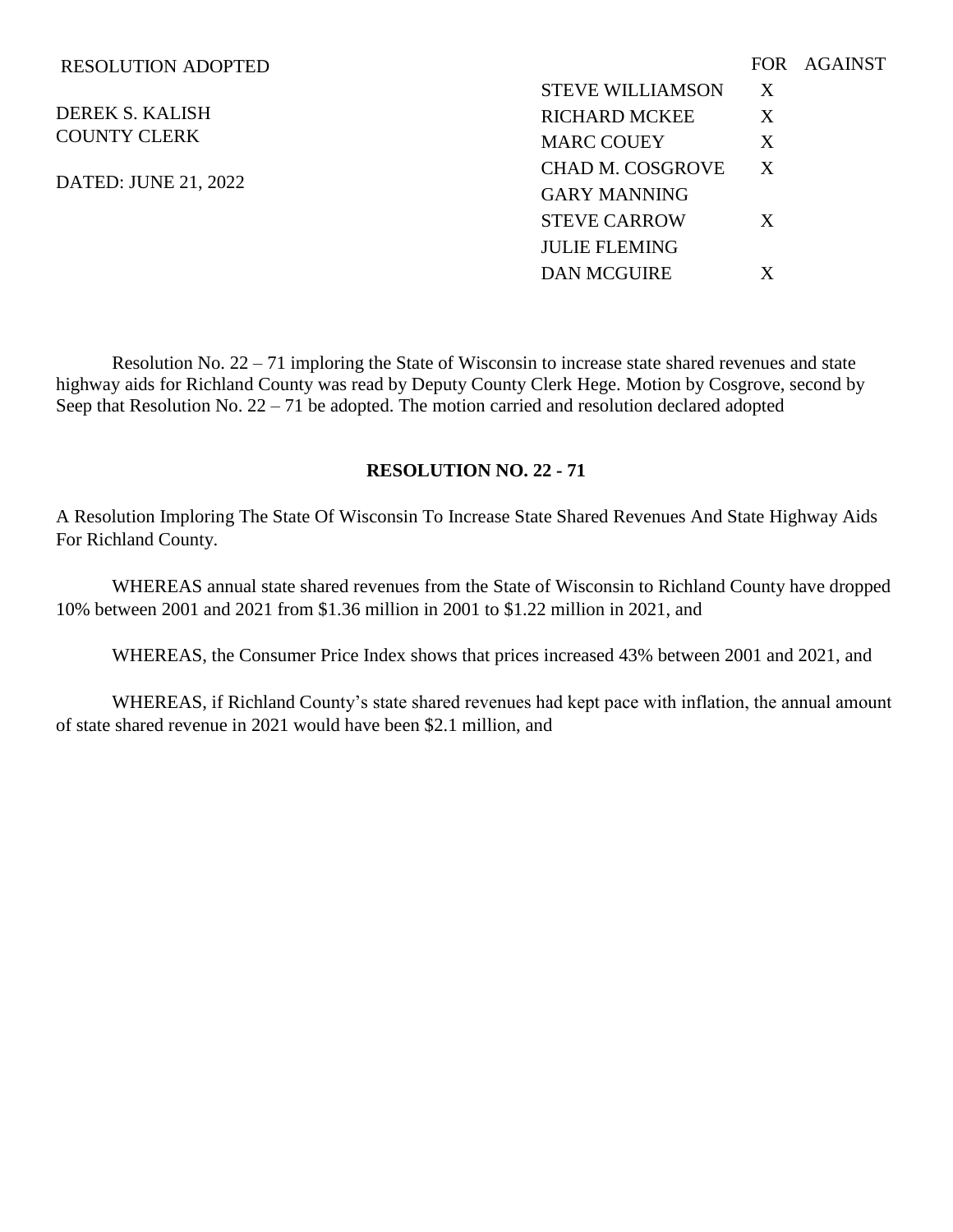

WHEREAS, this decrease in state shared revenues has negatively impacted the budgets of the following three Richland County departments in order of most to least impact: 1) Sheriff, 2) Highway, 3) Health & Human Services, and

WHEREAS, property tax levy limits imposed by the State of Wisconsin on Richland County have restricted our ability to raise property taxes to offset losses in state shared revenues, except for borrowing, and

WHEREAS, in a similar fashion, annual state highway aids to Richland County have dropped 22% between 2001 and 2019 from \$757,000 in 2001 to \$592,000 in 2019, and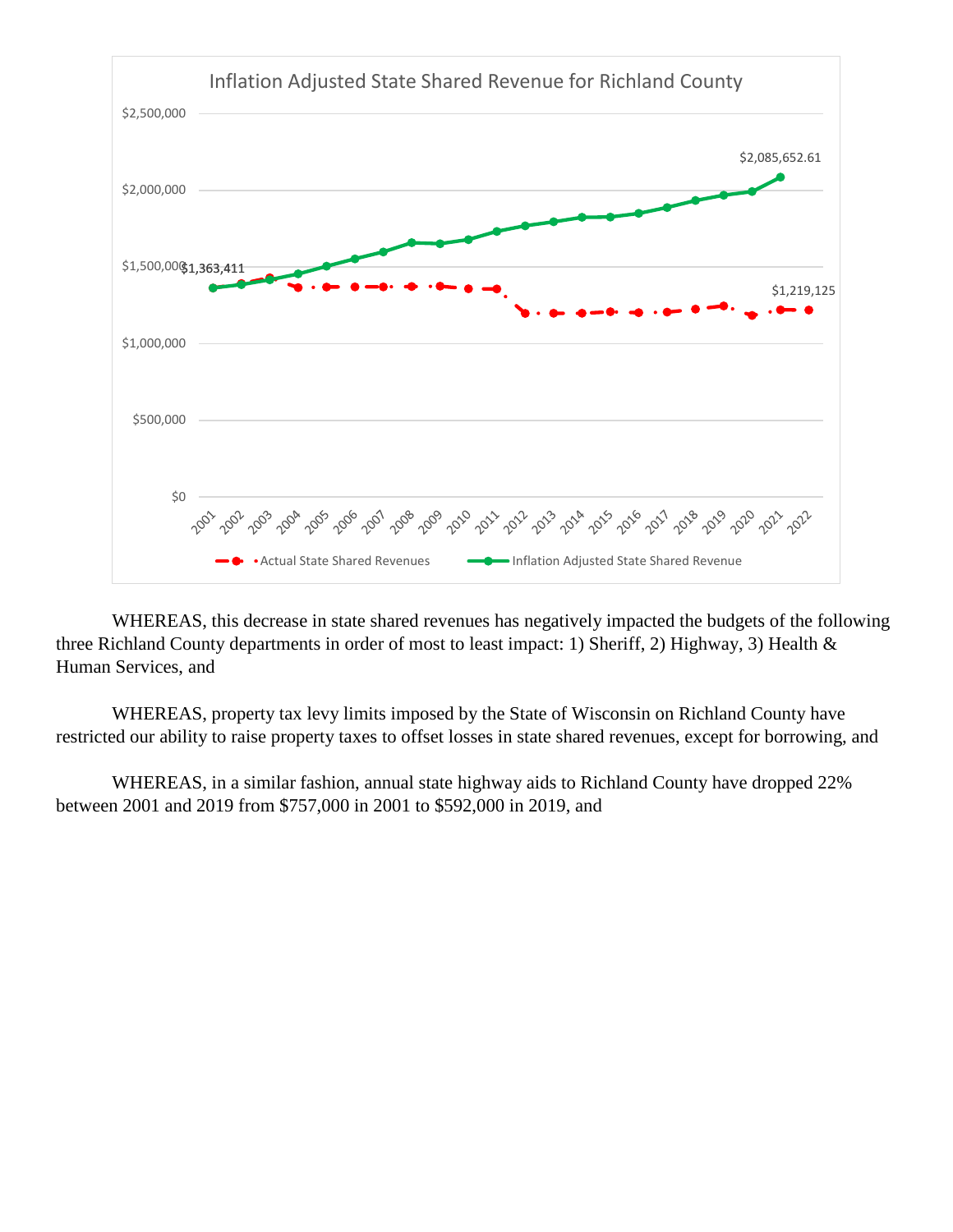WHEREAS, 45% (or 137 out of 304 miles) of all County highways in Richland County are in need of significant rehabilitation because of a lack of maintenance funding, and



WHEREAS, due in part to the State's decrease in state shared revenues and state highway aids, Richland County property owners have seen recent increases in property taxes for borrowing to pay for Sheriff's patrol vehicles, Highway maintenance projects, and Health & Human Services building repairs.

NOW THEREFORE BE IT RESOLVED, Richland County implores the State of Wisconsin to increase its state shared revenues and state highway aids to Richland County, to ensure funding for the Sherriff's, Highway, and Health & Human Services Departments, and

BE IT FURTHER RESOLVED, that a copy of this resolution be sent to Governor Tony Evers, State Senator Howard Marklein, State Assembly Representative Travis Tranel, State Assembly Representative Todd Novak, State Assembly Representative Tony Kurtz, and the Wisconsin Counties Association.

VOTE ON FOREGOING RESOLUTION RESOLUTION OFFERED BY THE FINANCE & PERSONNEL STANDING COMMITTEE (07 JUNE 2022)

AYES NOES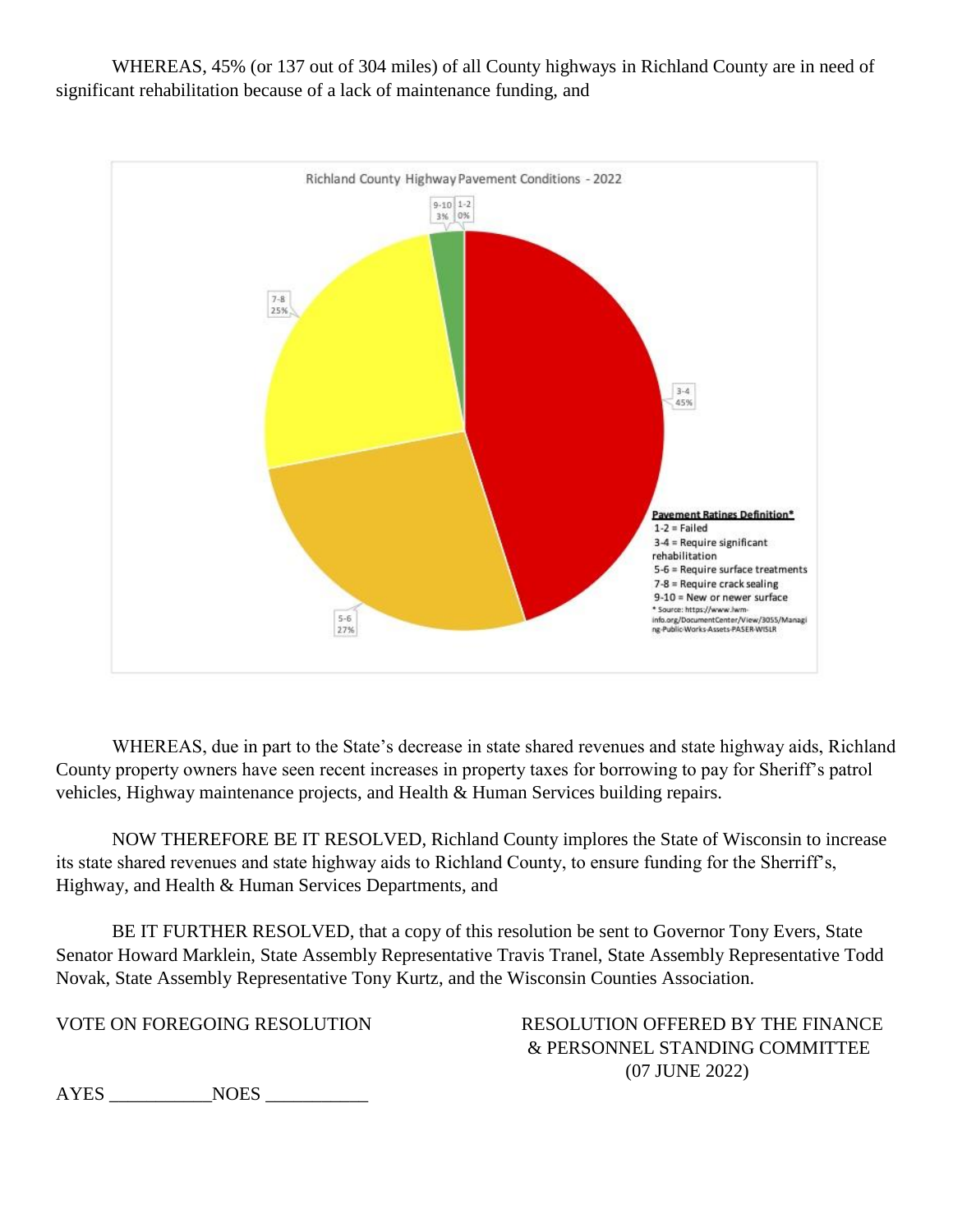| <b>RESOLUTION ADOPTED</b> |                           | <b>FOR</b>                | <b>AGAINST</b> |
|---------------------------|---------------------------|---------------------------|----------------|
|                           | <b>MARTY BREWER</b>       | X                         |                |
|                           | <b>SHAUN MURPHY-LOPEZ</b> | X                         |                |
| DEREK S. KALISH           | <b>STEVE CARROW</b>       | X                         |                |
| <b>COUNTY CLERK</b>       | <b>MELISSA LUCK</b>       | X                         |                |
| DATED JUNE $21st$ , 2022  | TIMOTHY GOTSCHALL         | $\boldsymbol{\mathrm{X}}$ |                |
|                           | <b>DAVID TURK</b>         |                           |                |
|                           | <b>STEVE WILLIAMSON</b>   | X                         |                |
|                           | <b>MARC COUEY</b>         | X                         |                |
|                           | <b>GARY MANNING</b>       | X                         |                |

Resolution No.  $22 - 72$  requesting the State of Wisconsin support the UW-Colleges to where it was supporting them in 2015 was read by Deputy County Clerk Hege. Motion by Glasbrenner, second by Couey that Resolution No. 22 – 72 be adopted. Discussion continued. Motion by Turk to postpone resolution indefinitely, second by Rynes. Discussion continued. Roll call vote taken to postpone the resolution indefinitely. Ayes: Brewer, Rynes, Luck, Manning, Turk, and Cosgrove. Nays: Carrow, Murphy-Lopez, Seep, McKee, Glasbrenner, Rudersdorf, Gentes, Severson, Couey, Fleming, Voyce, and McGuire. With 6 Ayes and 12 Nays, the motion to postpone the resolution indefinitely failed and discussion continued. Roll call vote was taken to approve the resolution. Ayes: Carrow, Murphy-Lopez, Seep, McKee, Glasbrenner, Rudersdorf, Gentes, Cosgrove, Severson, Couey, Fleming, Voyce, and McGuire. Nays: Brewer, Rynes, Luck, Manning, and Turk. With 13 Ayes and 5 Nays, the motion carried and resolution declared adopted.

### **RESOLUTION NO. 22 - 72**

A Resolution Requesting The State Of Wisconsin Support The UW-Colleges To Where It Was Supporting Them In 2015.

WHEREAS, thirteen counties and cities in the state all own and maintain campuses utilized by the UW-System in each of their counties; and

WHEREAS, these counties believed in the Wisconsin Idea that the border of the state should be the borders of education; and

WHEREAS, Richland County highly supports and promotes for the residents of the county to have an educational center for students to receive college courses, associate degrees, lectures and classes for the community at large, and educational youth programming; and

WHEREAS, starting in 2016-17 state support for the UW-Richland decreased by 28% (\$822,641) compared to 2015-16 and has decreased incrementally each year since; and

WHEREAS because of these decreases and reorganization by the state, the Richland campus no longer has staff positions of Dean, five Associate Student Services Coordinators, one custodian, 3 Financial specialists, one Library Assistant, one Continuing Education Coordinator, one First Year Initiative Coordinator; and

WHEREAS as of 2015 no new or replaced professors have been hired; and

WHEREAS because of these financial decreases and position losses have influenced the enrollment in traditional college classes and eliminated enrollment for adult and youth Continuing Education; and